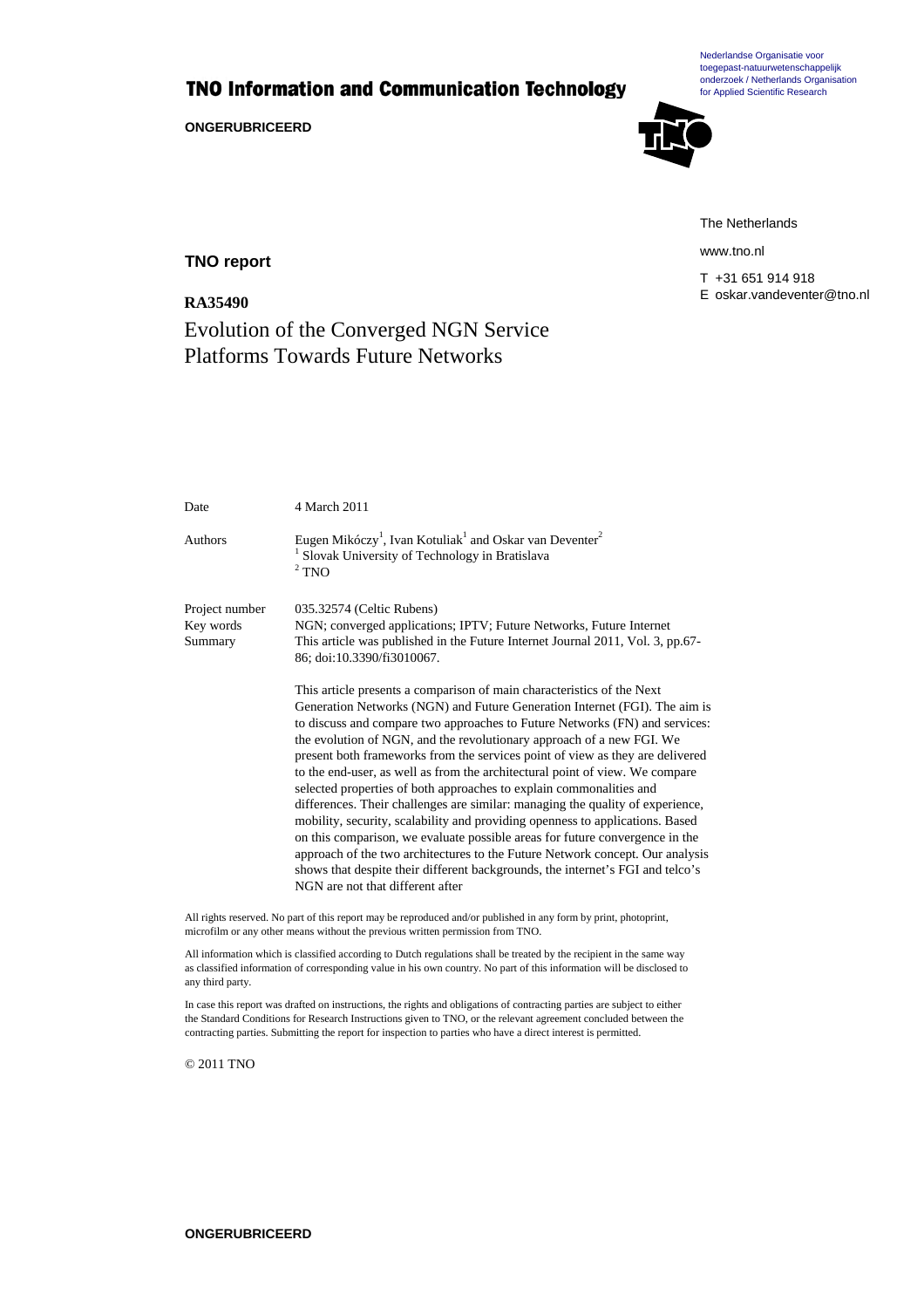*future internet* **ISSN 1999-5903 OPEN ACCESS**

www.mdpi.com/journal/futureinternet

*Article*

# **Evolution of the Converged NGN Service Platforms Towards Future Networks**

**Eugen Mikóczy 1, \*, Ivan Kotuliak <sup>1</sup> and Oskar van Deventer <sup>2</sup>**

- 1 Slovak University of Technology in Bratislava, Ilkovičova 3, 812 19 Bratislava, Slovakia; E-Mail: ivan.kotuliak@stuba.sk
- 2 TNO, P.O. Box 5050, 2600 GB Delft, The Netherlands; E-Mail: oskar.vandeventer@tno.nl
- \* Author to whom correspondence should be addressed; E-Mail: mikoczy@ktl.elf.stuba.sk; Tel.: +421-2-588-12886.

*Received: 21 February 2011 / Accepted: 28 February 2011 / Published: 4 March 2011*

**Abstract:** This article presents a comparison of main characteristics of the Next Generation Networks (NGN) and Future Generation Internet (FGI). The aim is to discuss and compare two approaches to Future Networks (FN) and services: the evolution of NGN, and the revolutionary approach of a new FGI. We present both frameworks from the services point of view as they are delivered to the end-user, as well as from the architectural point of view. We compare selected properties of both approaches to explain commonalities and differences. Their challenges are similar: managing the quality of experience, mobility, security, scalability and providing openness to applications. Based on this comparison, we evaluate possible areas for future convergence in the approach of the two architectures to the Future Network concept. Our analysis shows that despite their different backgrounds, the internet's FGI and telco's NGN are not that different after all. The convergence of the two approaches therefore seems the only logical way forward.

**Keywords:** NGN; converged applications; IPTV; Future Networks

# **1. Introduction**

Words with meaning "Future", "Next" and "Upcoming" are very popular as they indicate the design of something that will be available and most recent or future proof. Anybody can usually extend such a future for their individual purposes. Communication technology has borrowed these terms in two very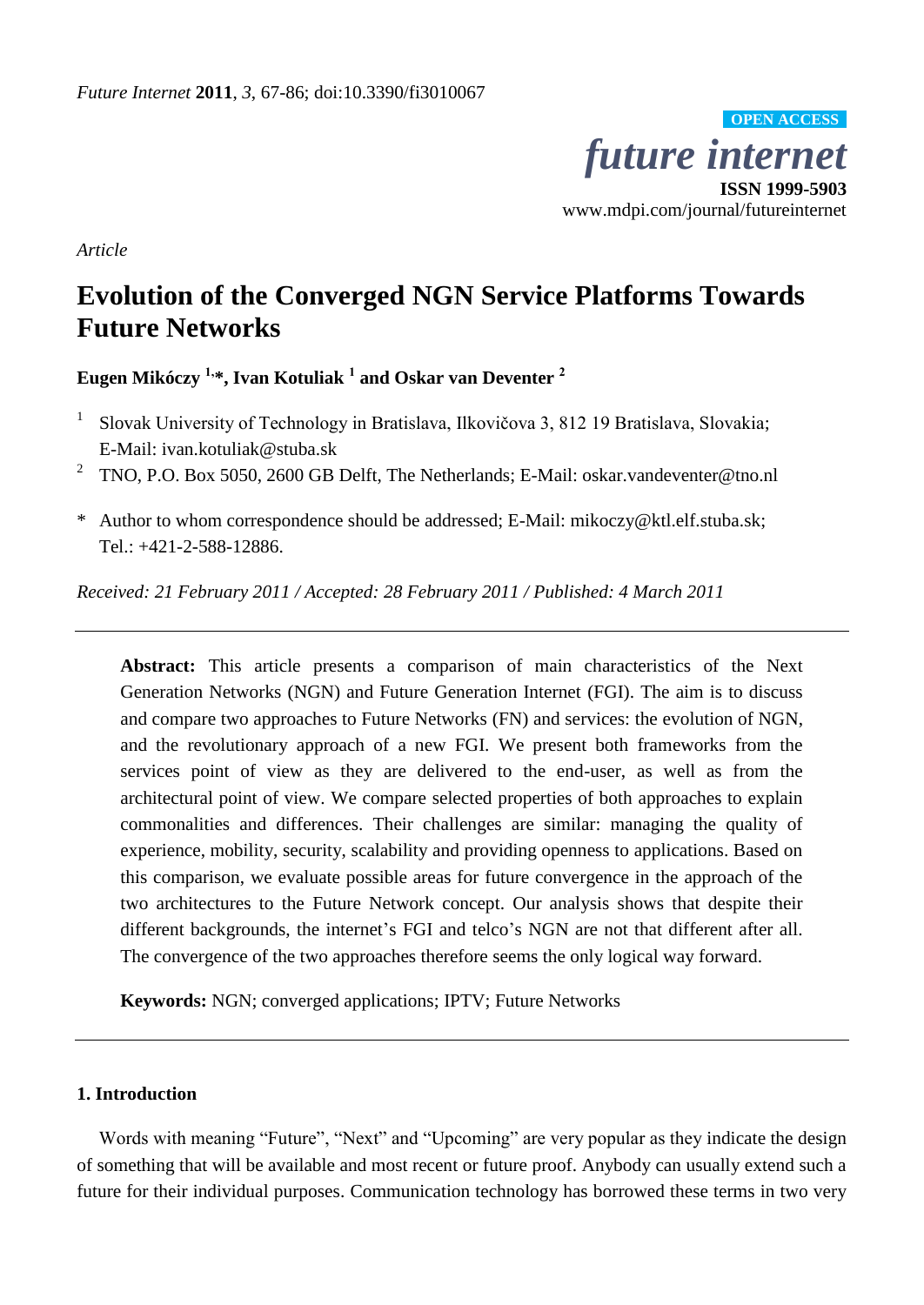popular technologies: NGN and FGI. The NGN means Next Generation Networks and it refers to the telecommunication (telco) approach in building multimedia services using IP networks. It originates from the telco industry and standardization organizations like ETSI, ITU-T and 3GPP. Traditional telco's are throwing out SS7 signaling (Signaling System #7) and various SDH hierarchies for transport (Synchronous Digital Hierarchy), and replace those by all-IP networks with a standardized service control platform called IP Multimedia Subsystem (IMS).

Future Generation Internet (FGI) (also known as Next Generation Internet—NGI or Future Internet) was born as an approach to deliver new services upon "Internet 2" or "Beyond IP". These networks can be designed in an evolutionary way or in clean slate approach on "green field". FGI has been driven by the philosophical thought that we would design the internet differently, if we could redesign the internet from scratch today.

In an MIT Technology review [1]: "The Internet is Broken" (2005) David D. Clark said:

*"We are at an inflection point, a revolution point" "The Net's basic flaws cost firms billions, impede innovation, and threaten national security. It's time for a clean-slate approach."*

The aim of this article is to discuss two approaches to upcoming network and service innovations: NGN and FGI. We present both frameworks from the services point of view as they are delivered to the end-user. This article has a philosophical nature, the purpose of which is to improve discussions about future networks (FN) and to demonstrate that the "revolutionary" internet FGI is not that different from the "evolutionary" telco NGN after all.

The rest of the article is organized as follows, see also Figure 1:

- Section 2 compares the telco and internet approaches to telecommunications and services;
- Section 3 describes NGN characteristics and how it is evolving from the Public Service Telephone Network (PSTN);
- Section 4 analyzes the need for FGI, due to internet weaknesses;
- Section 5 presents challenges for the FGI, and compares these to NGN solutions;
- Section 6 considers remaining FGI challenges and future NGN-FGI convergence to FN;
- Section 7 provides some conclusions.

### **Figure 1.** Structure of this document.

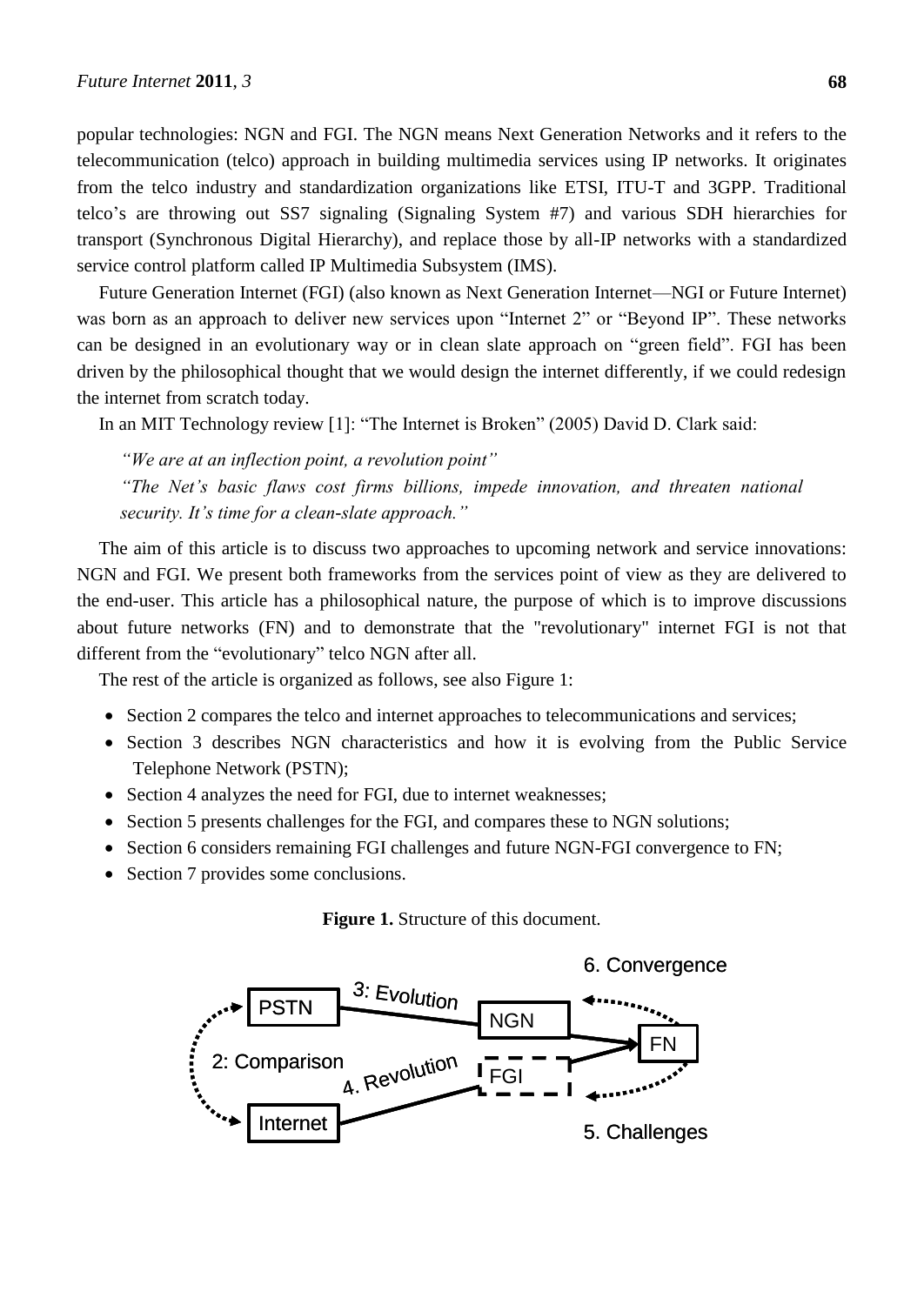### **2. Comparing the Telco Approach to Internet Approach**

### *2.1. The Telco Approach, the Evolution of the PSTN*

When we take a quick look at the evolution of the telecommunication networks over the past hundred years, we can see it is a prodigious evolution. At present the telecommunication networks face another step in their more or less dynamic development.

Let us explain the main principles of the PSTN architecture. The end terminal is of a limited intelligence, as most of the activities are ensured by the network components. Originally call-control signaling serves for setting up the circuit (previously done by the telephone exchange). This process precedes the communication itself. Several types of interfaces and PSTN signaling are defined: DSS1 (Digital Subscriber Signaling System No. 1) for the User to Network Interface (UNI), and ISUP/SS7 for the Network to Network Interface (NNI). Each digital telephony exchange has software implemented and is coupled with hardware that basically ensures switching on a centralized basis. The telecommunication network has a hierarchical structure.

The next stage in the telecom networks development was the development of ISDN technologies, the aim of which was the integration of various types of services within one network, as it follows from the denomination "Integrated Service Digital Network". ISDN can be considered to be one of the first attempts to create an integrated network for many digital services. A very important step in the development of telecommunication networks was the introduction of Intelligent Networks (IN), which allows the use of the existing infrastructure for providing new services implemented within the framework of IN platform (with service logic) on top of existing PSTN/ISDN without the need to implement these services practically into all exchanges of the network. Number portability and carrier (pre-) selection are examples of successful services made possible by IN.

A specific case, coming also from the telecommunication world, was a design of broadband ISDN, at present known under the name Asynchronous Transfer Mode (ATM), which was a second significant attempt to create a universal network based on packet transmission. The question as to whether one should attempt to create another universal Next Generation Network (NGN) based on the IP protocol and internet technologies, is justified.

The main reason for using the IP protocol is its universality and it conforms with our goal to use a similar infrastructure for both telco and internet services. This has happened probably due to the expansion of the internet and data networks, as well as the development of new technologies that enable voice transmission via packet networks (mainly on an IP basis). The internet itself as a global network has become widespread and allows new forms of communication and services (e-mail, ftp, www, *etc.*), but basically is not suitable for real time voice transmission. This is especially due to the fact that in the Transmission Control Protocol (TCP)/IP and User Datagram Protocol (UDP)/IP protocol combinations intelligence is concentrated in terminal equipment (PCs, servers), rather than in the network, so cannot easily guarantee quality of service.

#### *2.2. Internet Approach, the Evolution of Data Communication*

The internet [2,3] as we know it today has evolved from the original interconnection of local networks sponsored by DARPA research. The Internet Engineering Task Force (IETF), which has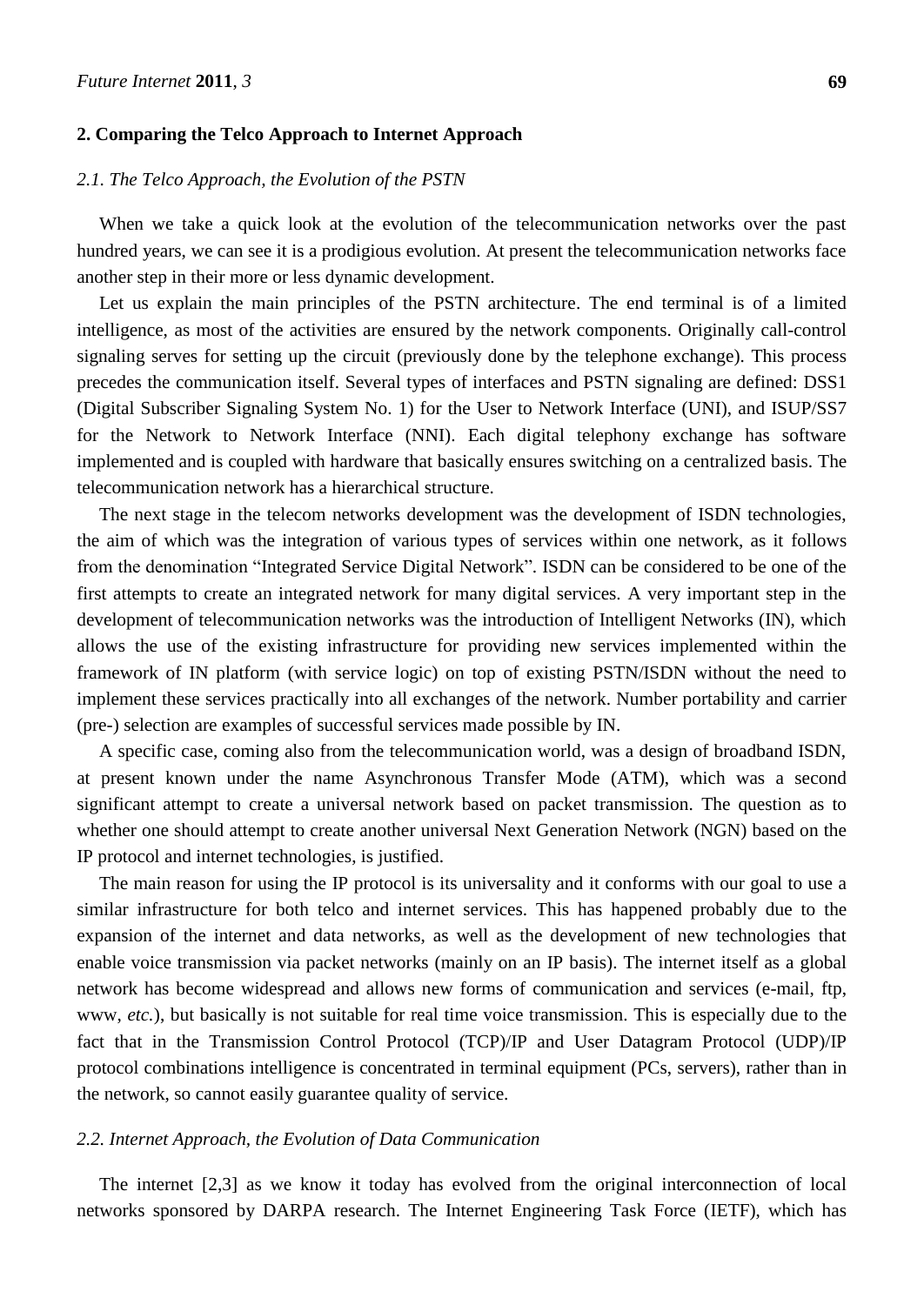covered internet related standards, targeted the layer approach. Each layer of the protocol stack should provide only necessary functionality on this layer, and as efficiently as possible. All other functionalities not implemented on that particular layer, or on any underlying layer, should be implemented separately.

### *Design goals/principles of the original internet* **(***1970s***):**

- Connection of existing networks
- Survivability
- Support of multiple types of services
- Accommodation of a variety of physical networks
- To allow distributed management
- Cost-effectiveness
- Ease of use (host attachment)
- Resource accountability

The scope of the internet protocol was defined as follows in RFC 791 [4]:

*"The internet protocol is specifically limited in scope to provide the functions necessary to deliver a package of bits (an internet datagram) from a source to a destination over an interconnected system of networks. There are no mechanisms to augment end-to-end data reliability, flow control, sequencing, or other services commonly found in host-to-host protocols. The internet protocol can capitalize on the services of its supporting networks to provide various types and qualities of service."*

This approach was highly successful and yielded in the internet protocol using the stacking system still known today. The core of the internet is the famous Internet Protocol (IP). Under the IP protocol layer, there are device- and physical-transmission-medium-specific layers.

# *Internet protocol principles*:

- Layering (ISO OSI, TCP/IP)
- Packet switching (universal packet format: IP)
- Network of collaborating networks
- Intelligent end-systems ("dumb" core network performing only packet routing)

Typically, physical transmission of IP packets is over the Ethernet but many other layer-1 and layer-2 protocols may be used. The IP protocol was originally designed only to provide best effort services, but later "managed IP networks" have been developed with an operator/provider controlled infrastructure. Additionally the MultiProtocol Label Switching (MPLS) introduced Quality of Service (QoS) and a circuit switched service notion to the IP world. Above the IP protocol layer, there are usually connection-less datagram services using the User Datagram Protocol (UDP), or connection-oriented transport using the Transmission Control Protocol (TCP). On this layer, several other protocols have been designed, like Stream Control Transmission Protocol (SCTP), but mainly UDP and TCP are used.

The internet is basically a packet transport and routing infrastructure. However, it allows new technologies to be introduced; is independent from the physical layer; and enables the use of open protocols on the application layer. It was new technologies that enabled the significant increase of traffic and number of subscribers to volumes comparable with the traffic provided by classical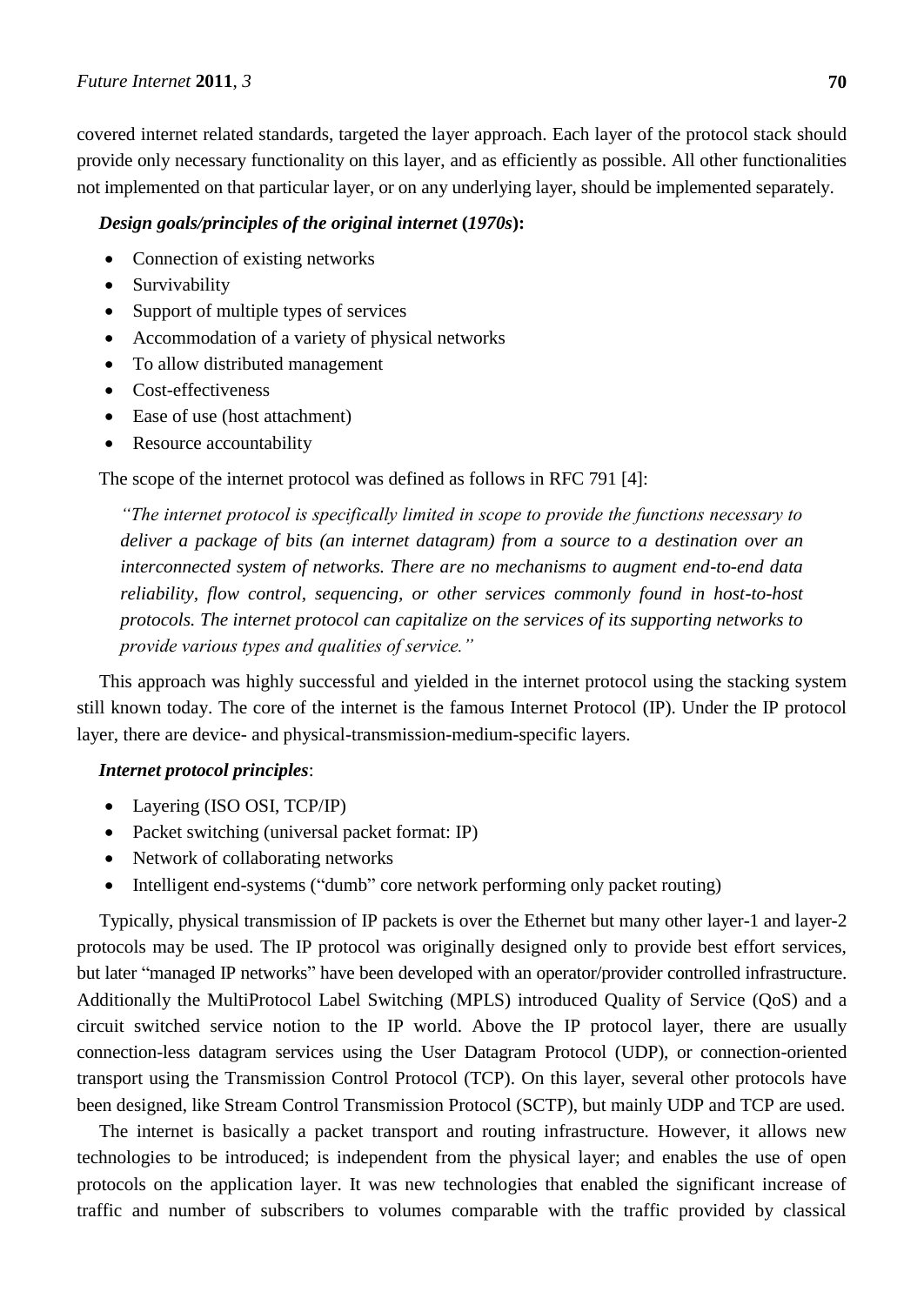telecommunication networks, that made the suppliers of technologies, operators and standardization organizations and consortia, think seriously about convergence of the seemingly vastly different worlds of telecommunications and the internet.

### *2.3. Comparing the Telco (PSTN) and Internet Approaches*

Finally the main difference is in the dynamics of deploying new applications where usually in the telco world, it is the service provider that deploys the service, but in internet almost any person can develop his/her own applications and make them available through the internet. Generally, each service provider can deploy only a limited number of new applications each year in order to assure stability and quality, precisely test each application before deployment (e.g., that it does not affect existing applications in any unexpected way). So the service provider controls the life cycle of the introduction and phase-out of applications and services based on user demand and economics factors (revenues, economies of scale). The users in the telco world can only select from a limited number of telco services provided by service providers mainly only available in the country in which they live (therefore there is usually only limited competition in available services).

On the other hand there is an enormous number of new applications deployed each day provided from anonymous servers around the world known only by their web addresses (which is usually also the name of the internet application provider). Some of the applications are deployed as a beta version before they achieve the required stage of quality and stability. They are repaired and improved along the way by beta trial users. Users seem to accept this and are often willing to help improve the service if they enjoy using it. We are also aware that only a relative few services provided on internet ultimately achieve user acceptance, become well-known and are used by a significant amount (millions) of users. Generally we can say that the internet works by a natural selection of services, an evolution approach known in nature that is now applied by the users themselves, who only allow survival of those applications that are really used.

Table 1 compares the models of telco networks and internet, and highlights some main differences.

| <b>Model of connection in PSTN</b>                 | Model of connection in internet                         |  |
|----------------------------------------------------|---------------------------------------------------------|--|
| Three-way telecommunication model                  | Two-way telecommunication model (client/server or       |  |
| (calling party-network-called party)               | point-point)                                            |  |
| Standardized network telecommunication protocols,  | Communication protocols, often non-standardized,        |  |
| protocol transparent for all communication parties | agreed between the communicating parties                |  |
| QoS guaranteed by network                          | No support of QoS end-end                               |  |
| Services provided by provider and service platform | Services provided on the periphery by application       |  |
| in network                                         | provider's servers                                      |  |
| Billing generally used for the use of              |                                                         |  |
| telecommunication service                          | Flat rate or free service                               |  |
| Fully tested before deployment                     | Usually deployed and tested by users                    |  |
| Longer lifecycle of services controlled by service |                                                         |  |
| provider                                           | Shorter life cycle of service driven by user acceptance |  |

**Table 1.** Comparison of originals PSTN and Internet models.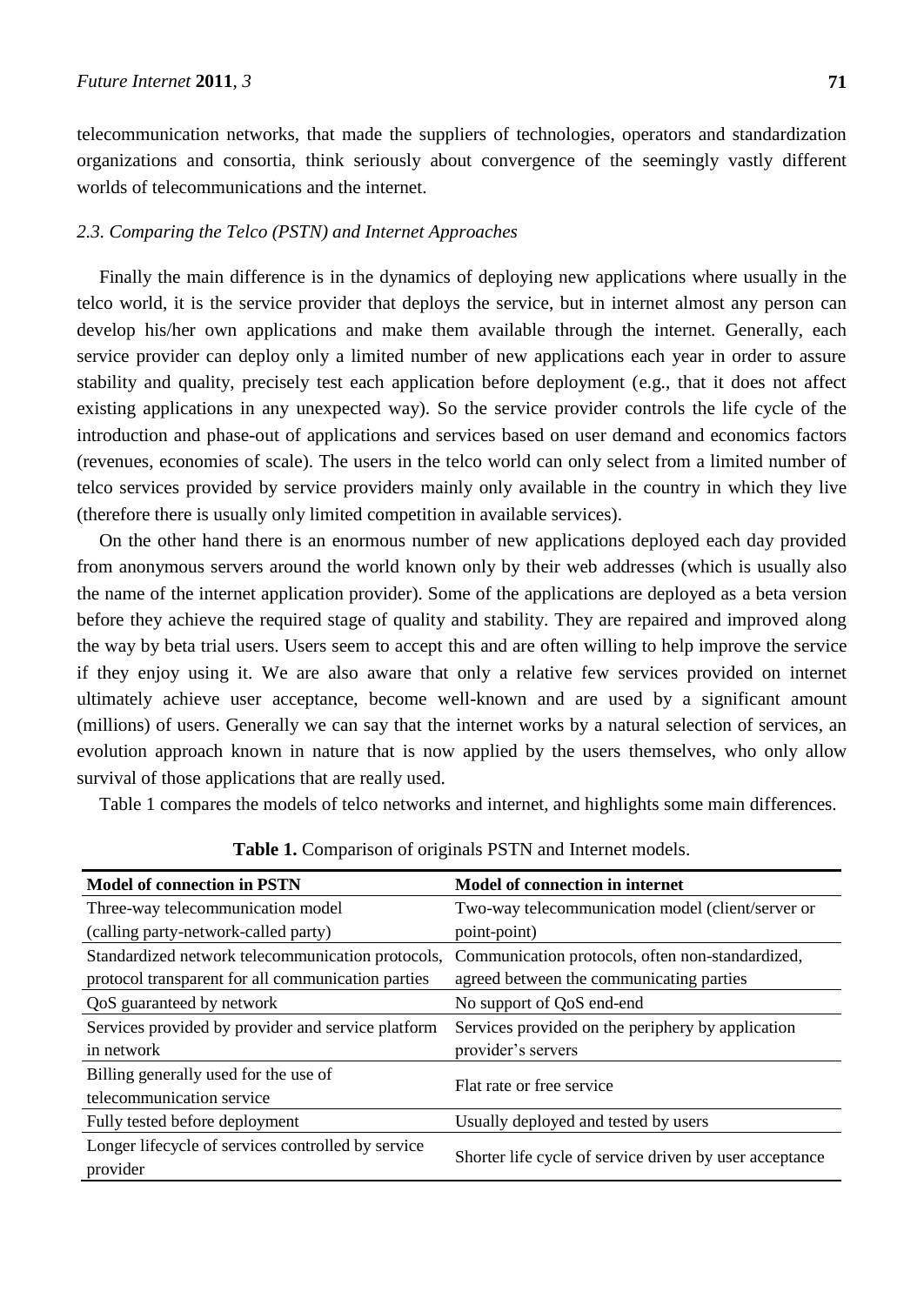# **3. Evolution Towards Next Generation Networks (NGN)**

This section provides an overview of the NGN and how it evolved from the PSTN approach, using IP technologies.

ITU-T (world-wide known standardization body) defines Next Generation Network (NGN) as follows [5]:

*"Next Generation Network (NGN): A packet-based network able to provide telecommunication services and able to make use of multiple broadband, QoS-enabled transport technologies and in which service-related functions are independent from underlying transport-related technologies. It enables unfettered access for users to networks and to competing service providers and/or services of their choice. It supports generalized mobility which will allow consistent and ubiquitous provision of services to users."*

*3.1. Service Requirements for a Next Generation Converged Network*

A comparison of the connection models in PSTN and in internet, as well as the network platform parameters, resulted in the following requirements for the new platform—a converged network. The main service requirements for the converged network include:

- simpler and more flexible introduction of new Information and Communication Technology (ICT) technologies;
- convergence of media (data, voice, video via the same network);
- new voice codec and protocols of QoS support through packet networks;
- development of Voice over IP-based technologies;
- a single network for varied types of services including multimedia;
- simpler and open network architecture;
- quicker introduction of new services.

# *3.2. NGN Architecture: From Vertical Stovepipes to a Layered Architecture*

The following architectural requirements for NGN have been recognized and need to be covered:

- High-capacity packet transfer (these days, mostly based on IP) within the transmission infrastructure, with a possibility to interwork with existing and future networks, both packetand circuit switched, both connection-oriented and connectionless, and both fixed and mobile.
- Separation of managing functions from transmission features. Separation of service provisioning from the network and ensuring open access to services via an open interface and thus a flexible, open and distributed architecture (see Figure 2).
- Support for a wide range of services and applications by using the mechanisms based on the modular and flexible structure of elementary service building blocks.
- Broadband capabilities, while complying with the requirements for QoS (Quality of Services) and transparency. Possibility of a complex network management should be available.
- Various types of mobility (users, terminals, services). Unlimited access to a variety of service providers.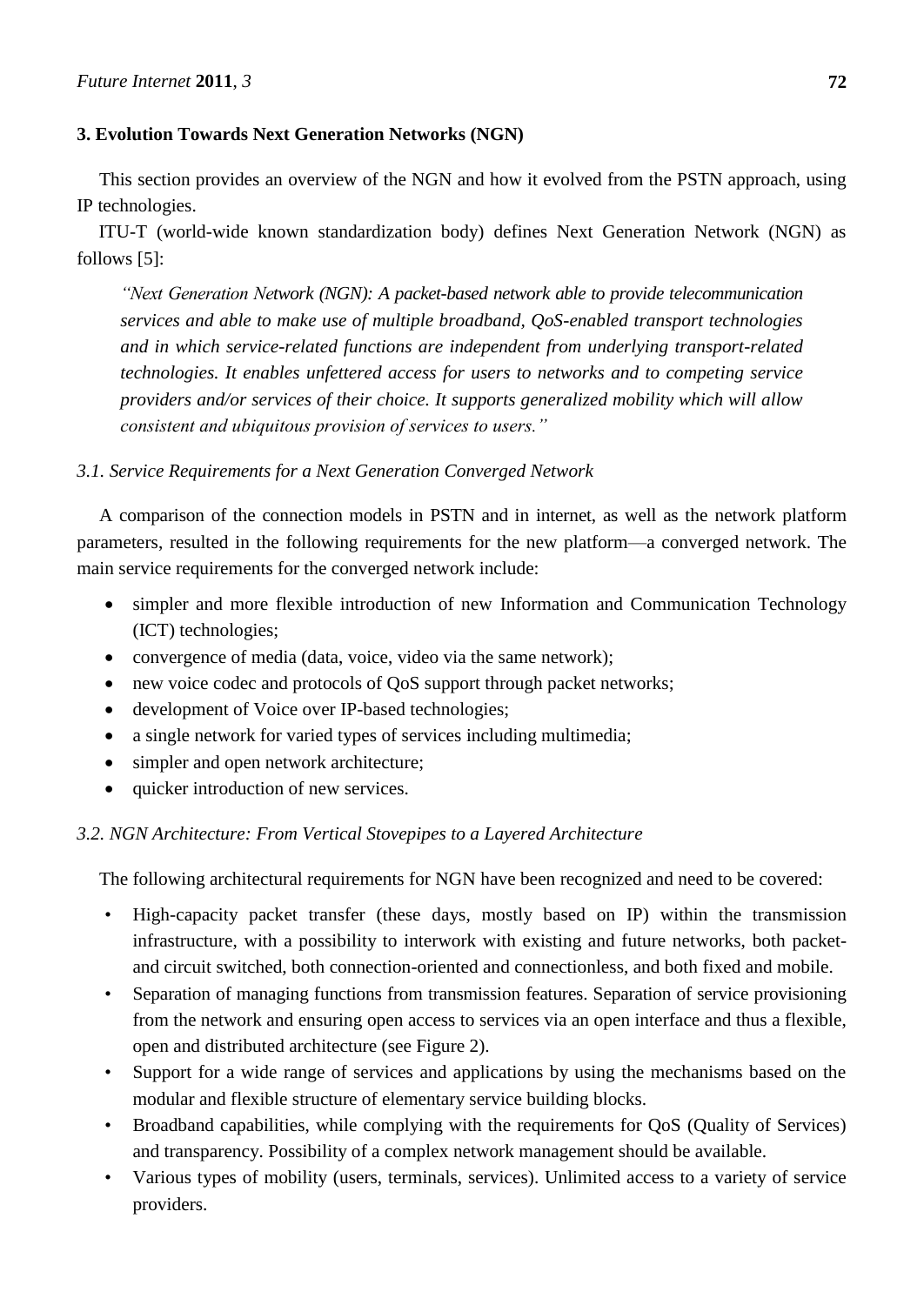- Various identification schemes and addressing which can be translated to the target IP address for the purposes of routing in the IP network. (Flexible addressing and identification, authentication).
- Converged services between fixed and mobile networks (as well as voice, data and video convergence). Various categories of services with the need of different QoS and Classes of Services (CoS).
- Conformance to regulatory requirements, such as emergency calls and security requirements in terms of personal data protection.
- Cheaper and more effective technologies compared to current technologies.

**Figure 2.** Principle for layered architecture of NGN (integrated services, control and packet routing over wide variety of access technologies).



*3.3. Overview of NGN Features, Compared to PSTN and Internet*

Table 2 shows some of the main parameters and features of network concepts: NGN, PSTN/IN and internet (simplified and generalized interpretation).

|                                           | <b>PSTN/IN</b> | <b>Internet</b> | <b>NGN</b> |
|-------------------------------------------|----------------|-----------------|------------|
| <b>Multimedia services</b>                | N <sub>O</sub> | <b>YES</b>      | <b>YES</b> |
| <b>QoS</b> support                        | YES (Voice)    | N <sub>O</sub>  | <b>YES</b> |
| <b>Network intelligence</b>               | <b>YES</b>     | N <sub>O</sub>  | <b>YES</b> |
| <b>Intelligent terminal equipment</b>     | N <sub>O</sub> | <b>YES</b>      | <b>YES</b> |
| <b>Integrated supervision and control</b> | <b>YES</b>     | N <sub>O</sub>  | <b>YES</b> |
| <b>Reliability</b>                        | high           | 1 <sub>ow</sub> | high       |
| <b>Service creation</b>                   | complex        | ad-hoc          | systematic |
| <b>Simplicity of services use</b>         | medium         | high            | high       |
| <b>Modularity</b>                         | low            | medium          | high       |
| Time of service introduction              | long           | short           | short      |
| <b>Openness of architecture</b>           | small          | high            | high       |

|  |  | Table 2. Comparing the features of PSTN/IN, Internet and NGN. |  |
|--|--|---------------------------------------------------------------|--|
|  |  |                                                               |  |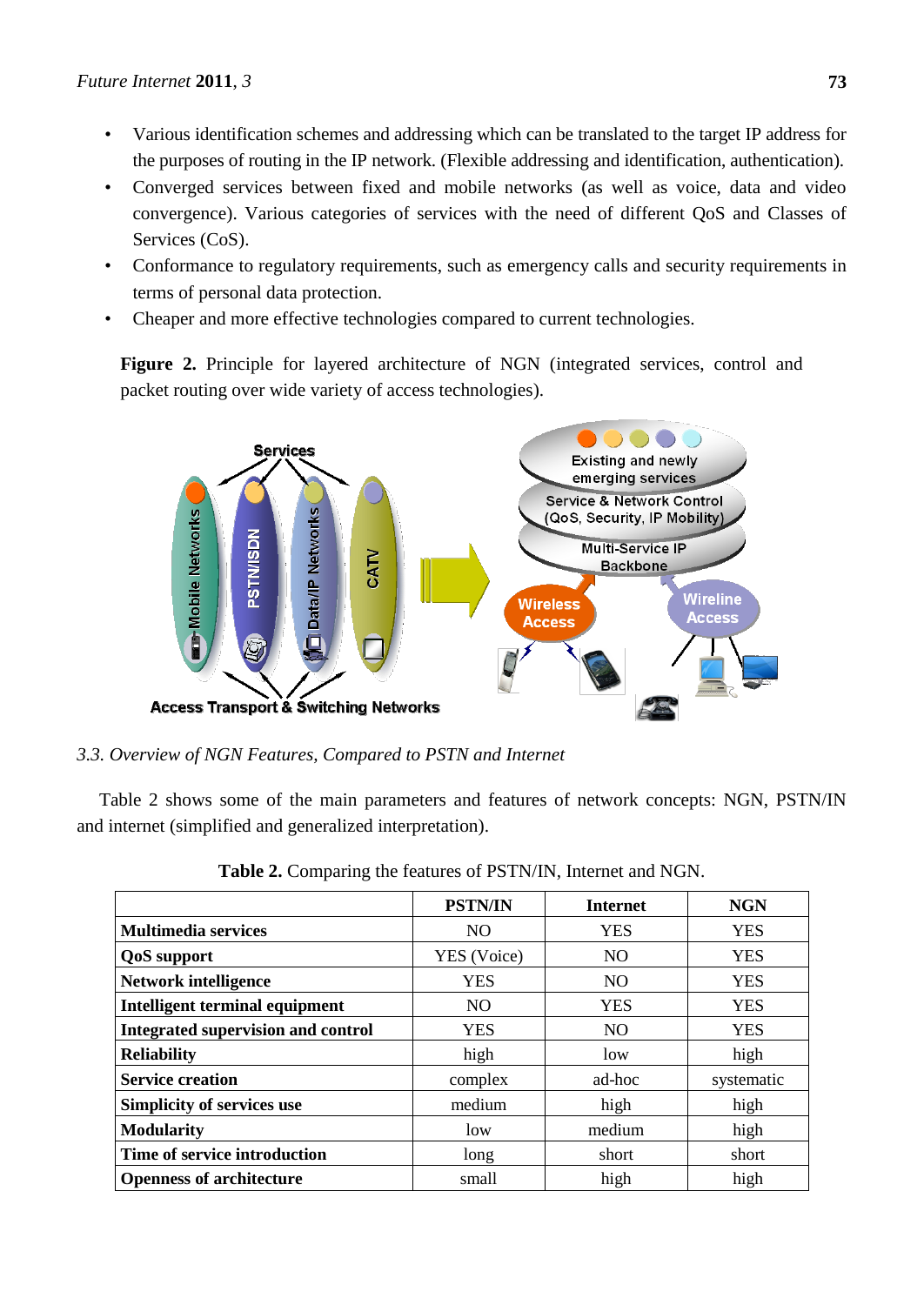### *3.4. Evolution Towards NGN*

The evolution to NGN started initially from legacy PSTN with IN, see Figure 3. PSTN was characterized by distributed application deployment. Each exchange had to process all queries. This was inefficient as the deployment of any new service required an upgrade of all exchanges by the operator. Intelligent Network (IN) was built on top of PSTN and centralized some services. It was an evolution from the SS7 protocol stack. Deployment of any services other than voice services was complicated and usually required a new protocol set.





NGN started out as a wonderful new idea of how to profit from IP networks at the transport layer. It is obvious that NGN means a revolution in the telco world. From the beginning, service delivery was quite unclear and was the task of one monolithic control block called softswitch. A so-called softswitch architecture is characterized by one monolithic control block and one or more media (voice) gateways. The openness was limited in this concept and no real standardization has taken place for softswitch architectures.

Then the 3rd Generation Partnership Project (3GPP) started the conception of a new architecture for service delivery. This architecture matured in Release 5 in 2002 and is known as IP Multimedia Subsystem (IMS). The idea behind IMS is to provide a de-composed architecture with well standardized interfaces between functional elements. The whole system is based on protocols standardized by IETF, like SIP (Session Initiation Protocol), Diameter, RTP (Real-time Transport Protocol), RTCP (Real-Time Transport Control Protocol) and others. As a new approach, interfaces to application servers have been defined that simplify the development of new applications. Even more, operators can open their network to service providers more easily and service providers can easier develop applications for several operators independently of the core network vendor.

Also the telco world is looking for architecture evolution towards future networks. A comparison of various characteristics of PSTN, NGN and Future Networks is given in Table 3. The most important is the user experience with rich multimedia personalized services.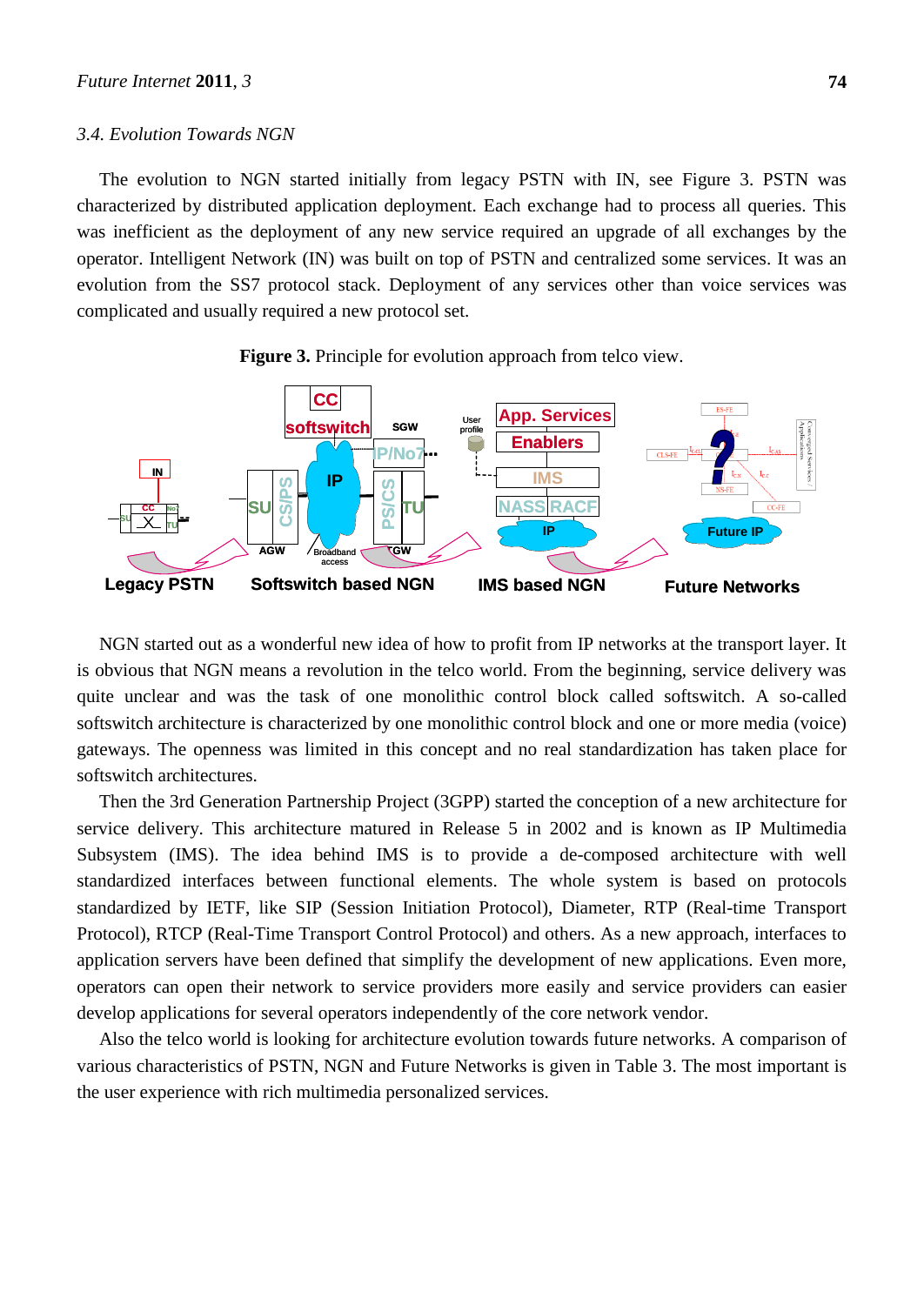| <b>Characteristic</b>      | <b>PSTN</b>                                                 | <b>POIS</b>                                       | <b>Softswitch</b><br><b>NGN</b>         | <b>IMS based NGN</b>                                 | <b>Future Networks</b>                                                 |
|----------------------------|-------------------------------------------------------------|---------------------------------------------------|-----------------------------------------|------------------------------------------------------|------------------------------------------------------------------------|
| <b>Services</b>            | Voice only                                                  | Data                                              | Voice oriented                          | Multimedia<br>enabled                                | Rich personalized<br>multimedia                                        |
| Architecture<br>principles | Switching and<br>control within<br>exchange, later<br>in IN | Application<br>servers and<br>terminal<br>control | Separation call<br>control and<br>media | Distribution and<br>decomposition of<br>functions    | Client, network/<br>servers supporting<br>functions,<br>virtualization |
| Convergence                | Telephony, IN<br>services                                   | Web, e-mail,<br>Web $2.0$                         | <b>Enhanced Voice</b><br>services       | Multimedia<br>services, Shared<br>enablers           | <b>Fully Converged</b><br>services                                     |
|                            | Phone world<br>(POTS)                                       | <b>Internet</b><br>world (POIS) interworking      | Separate<br>networks,<br>possible       | Multiple access,<br>Common IP core,<br>Mobile Domain | Future converged<br>multimedia<br>architecture, packet<br>based (B2IP) |

**Table 3.** Evolution of telco networks.

### *3.5. NGN Supported Services*

Several NGN services are already deployed and delivered over NGNs:

- PSTN/ISDN simulation/emulation, legacy telephony
- Multimedia Telephony (MMtel) and Rich Communication Suite (presence, messaging, phonebook, video sharing)
- New content and Triple Play services such as Next Generation of IPTV services
- Business services (enterprises solutions)
- Regulatory services (emergency services, legal interception)
- Smart home services

# **4. Future Generation Internet (FGI): Clean Slate to Overcome Internet Weaknesses**

Future Generation Internet has been born to resolve drawbacks in the current internet. The described TCP/IP and UDP/IP models, as used in today's networks, have several drawbacks. These drawbacks have incited new research in the area of improvements to the current internet [5–7]. With the transport and routing layers (TCP/IP, UDP/IP) in place, the real challenge starts above the transport layer, where variety service dependent protocols exist and are used in the application layer. Application-layer protocols have been typically designed for a limited range of services such as: the HTTP (Hypertext Transfer Protocol) for web-oriented services, FTP (File Transfer Protocol) for file transfer, SMTP (Simple Mail Transfer Protocol) for e-mail, XMPP (Extensible Messaging and Presence Protocol) for chat, SIP for signaling and there are tens of other popular application protocols.

Two main approaches exist for how to deal with drawbacks of internet (or call it the POIS—"Plain Old Internet Service"): evolution of the current internet and the "clean slate" approach [7]. The clean slate approach rethinks internet from the beginning: how would we implement a green-field internet with today's knowledge. For the moment the FGI focuses on the formalization of new models and interfaces.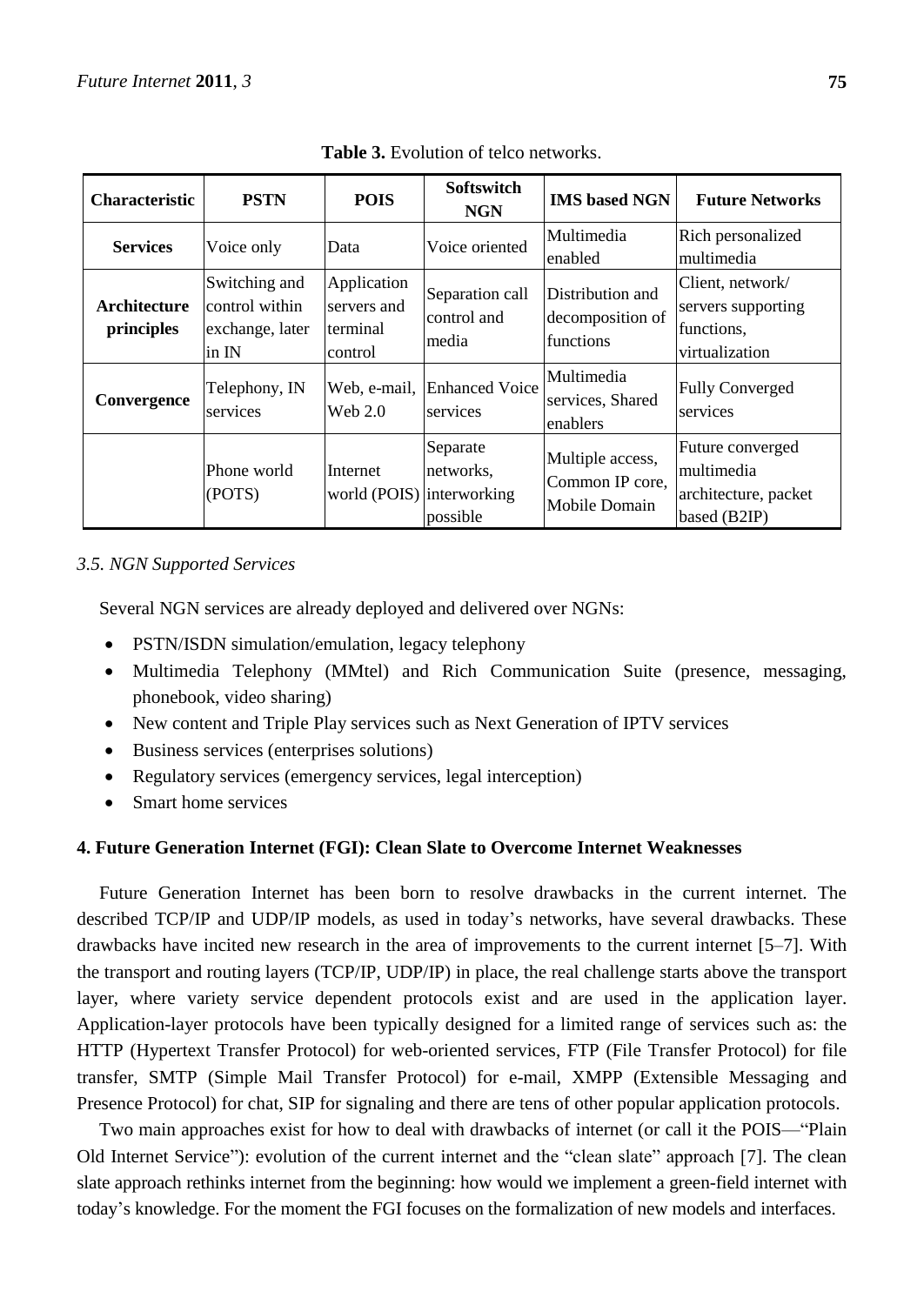### *4.1. FGI Goals and Principles*

There is a huge discussion in the scientific arena about Future Internet expectations. Many initiatives have started around the world to propose scientific solutions. We can mention European initiative for Future Internet [8–10] and different test-beds trying to provide large scale test environments for experimentations: GENI in the USA [11]; FIRE in Europe [12]; AKARI in Japan [13] and others. This federation of test-beds is in fact similar to the way in which internet, as we know it today, started originally.

These are the 10 most frequently listed improvements for Future Internet within our vision for new internet goals/principles:

- 1. Service independence (protocol independence from service, service independence from network)
- 2. Technology independence (virtualization of resources, independent of underlying technologies)
- 3. Scalability and Simplicity (to enable anticipated growth of internet)
- 4. Addressing and managing identities
- 5. Security and privacy, resistance to DDoS (distributed denial-of-service) attacks
- 6. Mobility (fixed-mobile, but also user/device/service/content mobility)
- 7. Reliability and manageable end-to-end QoS/QoE
- 8. Openness and fast deployment of personalized services for future multimedia (service/user/ content/context awareness)
- 9. Backward compatibility (changing protocol stack TCP/IP layers can have impact on deployed hardware)
- 10. Business effectiveness (reduce cost and improve return of investments)

### *4.2. FGI, a Clean-Slate Revolutionary Approach*

The basic idea of the clean-state approach comes from the question: How would we build the internet today? Internet has been evolving for more than 30 years and one of its major achievements is its long backward compatibility. The IP protocol was standardized in RFC 791 [5] in 1981. From that time, only minor updates have generally been accepted. The internet architecture became stable and resistant to any evolution. Even IPv6 proposed as standard in 1995 has not fully been able to take off until now.

In this situation, researches oriented into "out of the box" research, which allows exploration of radically new ideas and approaches. The whole network architecture along with protocols could be re-designed from scratch. This can lead to new and more efficient approaches in communication technologies. One of the important goals of the clean slate approach is to provide widely accepted testing facilities and to show that new concepts are good enough to be deployed.

A clean slate approach does not necessarily mean that all existing protocols should be replaced. The achievements can be in new higher-level architectures for service delivery. However, backward compatibility would not be essential in a new clean-state FGI architecture. Several respective approaches exist for future internet architecture design and projects start around globe (in the USA e.g., NSF Future Internet architecture projects [14], in Europe, e.g., Future Internet Assembly [8]). There are several technologies identified as potential technologies involved in future internet design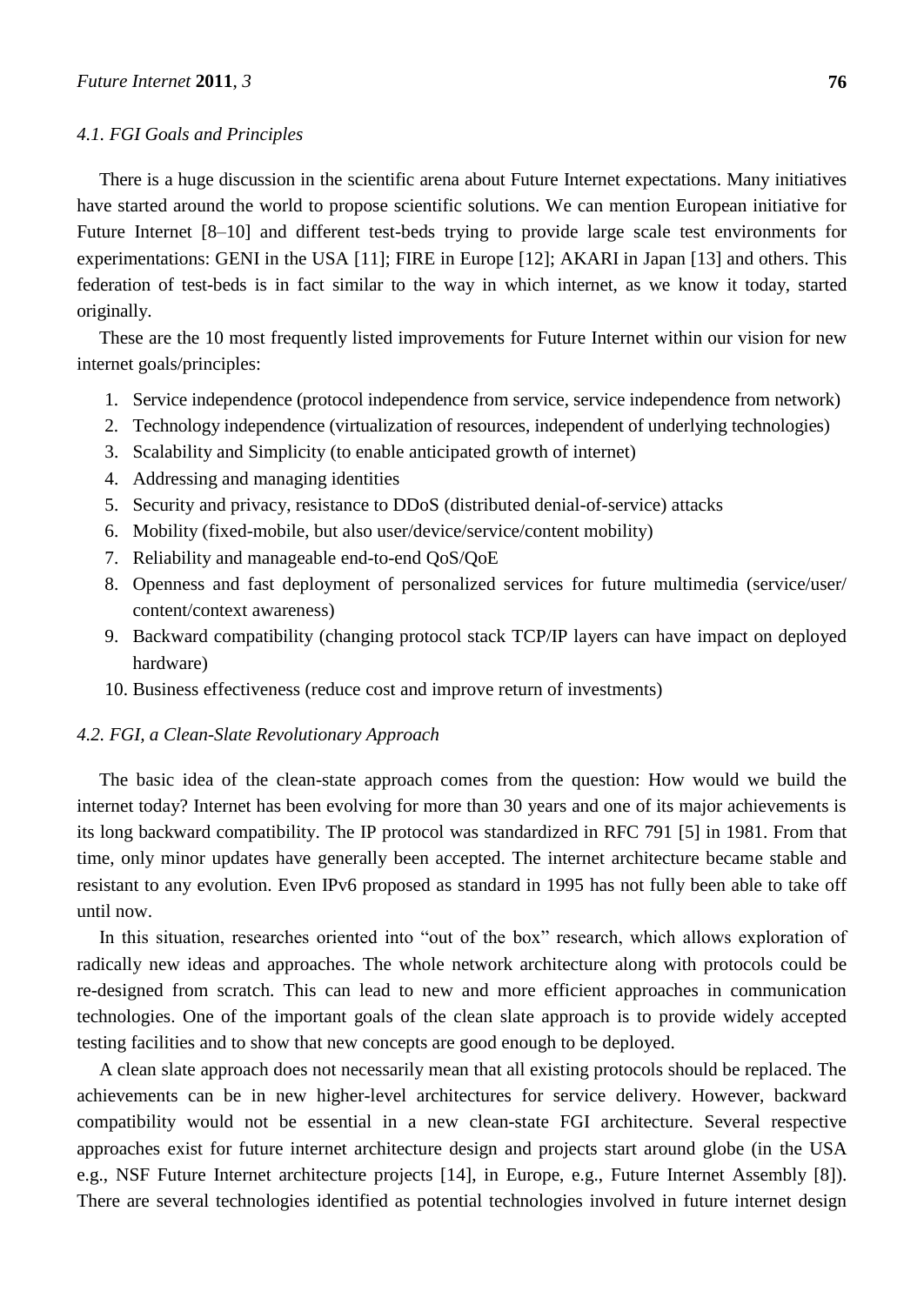like machine to machine communication, clouds and virtualization technologies, APIs and cross-layer interfaces, context awareness networking, *etc.*

# **5. FGI Challenges and NGN Solutions for Future Networks**

The main challenges for the FGI from the experiences of users and experts of internet pose similar requirements to those of the NGN, see Section 4.1:

- 1. Converged distributed architecture
- 2. Addressing and identity
- 3. Security and privacy
- 4. End-to-end QoS/QoE
- 5. Mobility
- 6. Content delivery
- 7. Management aspects
- 8. Protocol stack complexity, future proof protocols
- 9. Openness, interconnection and third-party applications
- 10. Innovative and personalized services

This section focuses on FGI challenges and on the similarities with NGN's existing solutions.

# *5.1. Converged Architecture for Future Networks*

There is not a standardized Future Network architecture, so we can just guess what it will look like and how much it follows concepts from NGN or FGI architectures. We can recognize several trends that result in a potential Future Network architecture as presented in Figure 4.

**Figure 4.** Principle for layered architecture of Future Network [15].



First of all, the architecture will follow a vertical layered model, similar to NGN, and probably there will be some inter-layer interfaces and hooks to existing architectures (cross-layer supporting functions/interfaces). We can definitely expect integration of new types of next generation access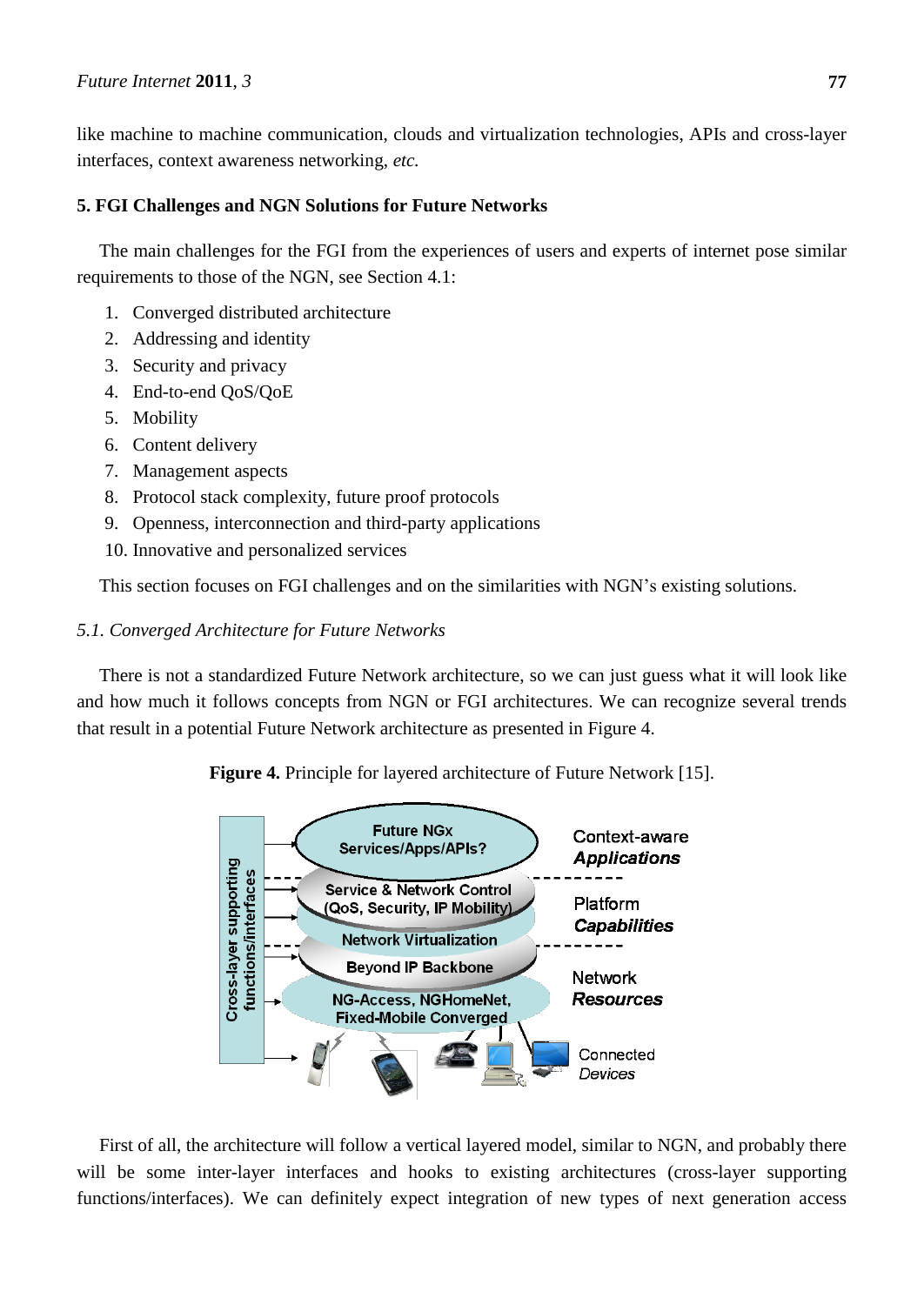networks like 4G, LTE (Long Term Evolution), Next Generation Optical Access but also those which deployed already like FTTx (Fiber to the X), UMTS (Universal Mobile Telecommunications System), and WiMax. We can expect the role of home networking and interconnection of things (or as industry calls it Internet of Things) will grow, as well as Fixed Mobile Convergence aspects. On the top of a new IP layer (if the clean-slate approach redefines the IP protocol, which is still not decided), there will most probably be some kind of virtualization or federation layer which will enable service control that uses any network resources (network capacity, storage, computing power, *etc.*) and that provides additional network/platform capabilities like mobility, security, QoS handling as abstraction layer to service control and application layers. Here we can see potential to reuse from NGN transport control (RACS—(Resource and Admission Control Subsystem, NASS—Network attachment Subsystem) but also new 3GPP concepts for SAE (System Architecture Evolution) and EPC (Evolved Packet Core) may already be an example of how this will evolve. Separated service control may be handled by IMS for services that need to be controlled/managed, and SIP could be used as control protocol. But there will be a huge group of applications which could be leveraged from network capabilities without using IMS. For example instead of best-effort services (like web, internet streaming, voice over internet), Future Network can provide those applications' QoS and other features. We may easily predict that most expectations are for new innovative services and applications, most of which we cannot even imagine today, but most probably related to extensions future media and content delivery, entertainment, communities, e-services, others or absolutely new designed applications.

### *5.2. Identity and Addressing*

For many years, there were separate networks for different purposes. Consequently, every network used its own identifying mechanisms. Currently, customers prefer to have the same identity for all applications (e.g., the same phone number across any network).

To respond to this challenge, the NGN implements the system of private and public identity. The private identity is used by the network e.g., for authorization. The public identity (user is allowed to possess multiple public identities) is used by other users and by applications. In this way, anybody can reach the user using his public identity independently of the currently used access network. In such a way, one can use the same number via mobile and fixed network (this notion does not make the same sense in the NGN today).

### *5.3. Security and Privacy*

Security and privacy are typical problems of the current internet. Existing networks have been designed just to work and no security mechanisms were designed from the beginning. With increasing threats, several security mechanisms and architectures have been proposed (e.g., IPSec, SSL *etc.*). These proposals have drawbacks, because they try to resolve one problem, but usually they do not have ambition to propose a complete security concept.

The IMS based NGN proposes that every user would have an identity card (e.g., ISIM—IMS Subscriber Identity Module) including security credentials. The credentials are used for authorization of the user identity and for the secure connection to the network through access network. Afterwards,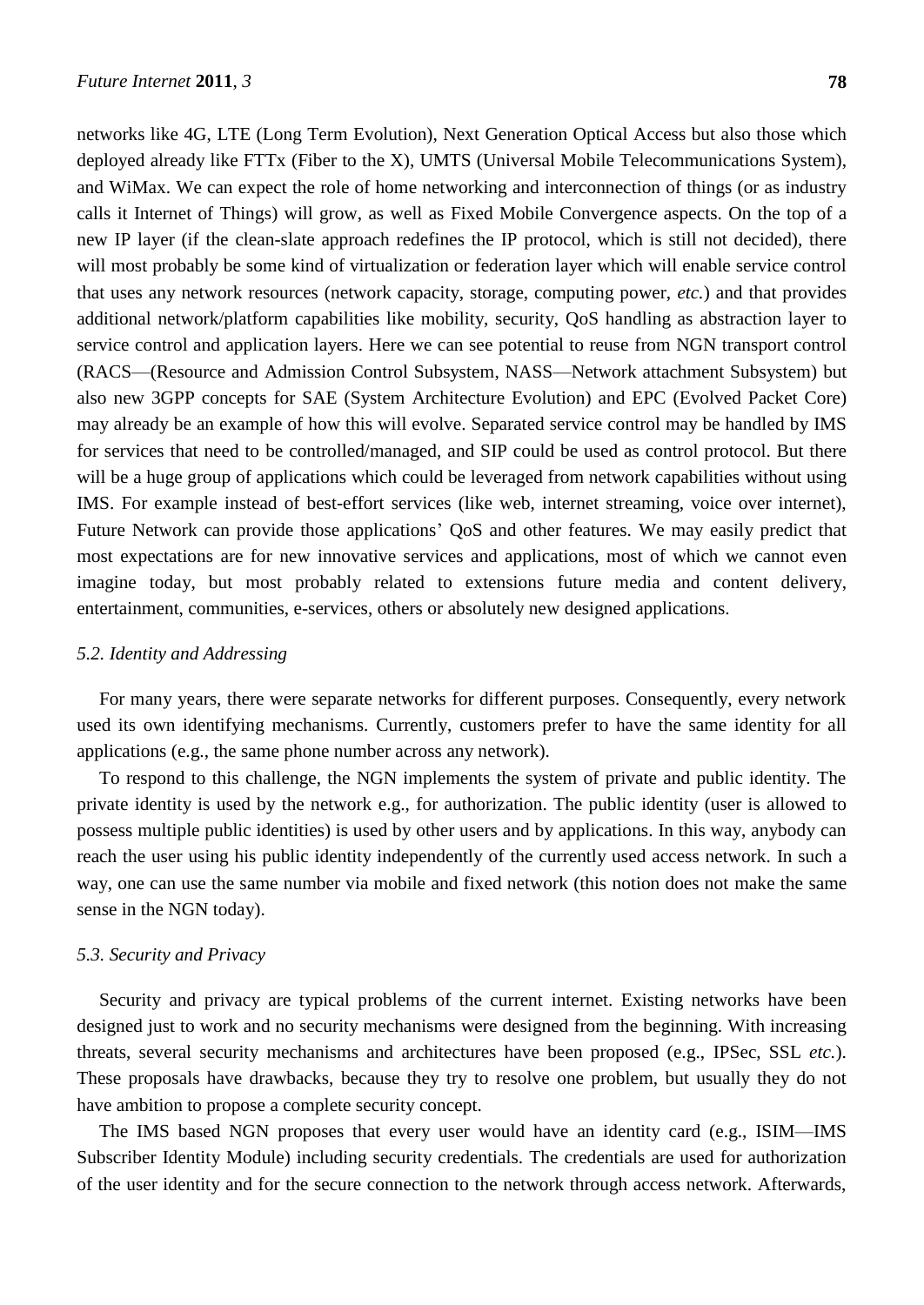the user is trusted and the identity is only an application question. In such a way, we can build a secure island of (multiple interconnected) provider.

Another important point is privacy. The privacy can be maintained by using multiple public identities (as described previously). Even if required, public identity in the access network for signaling purposes can be changed in regular intervals. The major advantage is that all this can happen seamlessly from a user perspective.

### *5.4. End-to-End QoS/QoE*

Quality of Service (QoS) and Quality of Experience (QoE) are two terms, which are related to the perception of the services by end-users. The two terms are closely related. The substantial difference is in the application, where human senses are clearly subjective.

As the NGN has shown in the telco world, it has stressed the QoS from the beginning. There have been standardized and implemented mechanisms allowing the packet marking in the access to the transport networks and QoS management in the core network. However, the QoS management is done per class of application to minimize the quantity of the Class of Services (CoS) in the core network.

### *5.5. Mobility*

Mobility is one of the services available to the end-users. The applications should be available anywhere and anytime.

One real problem is the connectivity. The moving user usually gets out of the network coverage. For WiFi, the network coverage is in the scale of hundreds meters, one mobile network covers at most the area of one country. Besides these limits, the user needs to change to another network either with the same technology, or with a different one. This process usually entails changing the IP address. However, this problem is not really important to the end-user.

End-user is more focused on the applications. Therefore, there should be a framework allowing the users seamless handover via various technological environments. NGN is independent from the access networks and is able to provide services through any access technology. This is ensured by the separation of the applications from access layer. The only problem is the resource allocation and QoS management, which can be different for various network types.

#### *5.6. Content Delivery*

Content is a major revenue source to content providers and indirectly in future also to network and service providers, as it is often content which binds end users to a network or service.

Content delivery is a challenge over a best-effort network, especially if there may be capacity bottlenecks in both core and access networks. Such bottlenecks lead to a degraded content consumption experience due to the interrupted and/or slower-than real-time delivery. The need to add capacity creates friction in the business models as the costs and revenues of added capacity is not always equally shared [16].

Content delivery network (CDN) is a solution to cache and replicate both file-type content (content-on-demand, software distribution, *etc.*) and streaming content (broadcast, game rendering).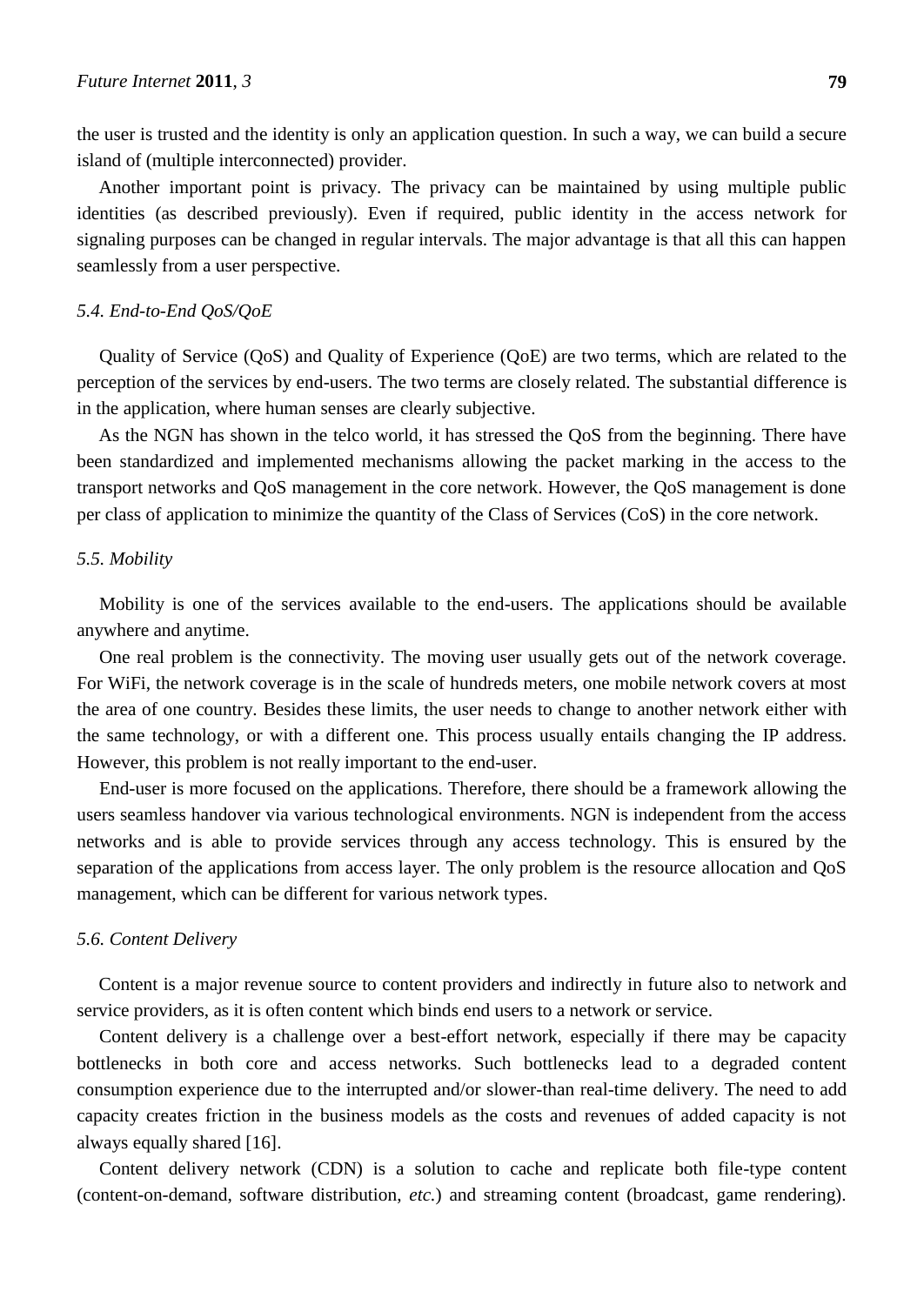Over-the-top CDN is commonly deployed over the internet. This distribution of content delivery offloads a central media content server. However, there are not any real-time guarantees. This impedes the delivery of real-time premium services. Integration of CDN technologies in NGN networks and services is currently being studied [17] and standardized [18], in order to have guaranteed high-quality content delivery over NGN. Interconnection of (telco) CDNs is being studied [19] and standardized [20]. Such integrations of CDN technology within networks may also be applicable to FGI.

### *5.7. Management and Network Intelligence Aspects*

As we mentioned in previous sections telco and also NGN gives a strong attention to management aspects. Additionally because telco concentrate most of network intelligence in service platform, like for example IMS based NGN, it has expected also fully controlled service control and service logic behavior. Complex management models have been developed for NGN as well as Next Generation Operations and Support System (NG-OSS) or concept for Service Oriented Architecture used for operators called Service Delivery Platform. These integrate management and service development deployment and provisioning tools in a way that is much faster on the market than traditional non-NGN Telco networks.

### *5.8. Openness, Interconnection and Third-Party Applications*

A fundamental difference between the telco and internet approaches is the implementation of "openness".

Telco networks are open in the sense that any phone-service user can send phone calls and SMS to any other phone-service user. This openness is achieved through interconnection of telephony and IP networks worldwide. Rich Communication Suite [21] is an NGN-based telco initiative to extend this openness to other services, including multi-media messaging and presence. However, the openness is limited to those services that are standardized, and there is little room for third-party service providers to extend and build upon those services.

Internet services, social networking services in particular, are open in the sense that anyone with internet access can subscribe to and use these services. Also third parties can offer additional service functionality through open APIs. However, the openness is limited to users within the same social network.

Convergence of these two types of openness between NGN and FGI is becoming visible. On the one hand, telcos are working on open APIs for Rich Communications in Converged Networks [22]. On the other hand, social networking services are becoming more interconnected, enabling a user on one social network to interact with a user on another. Still, there is a lot of room for further convergence between telco and internet services.

### *5.9. Protocol Stack Complexity, Flexible Signaling*

Traditionally, different technologies have been in use in the telco and internet worlds. However, NGN has been built on IETF protocols, like SIP, Diameter and http at the control layer and TCP, UDP, RTP, RTCP and IP at the transport layer. A rich variety of 3GPP and ETSI TISPAN technical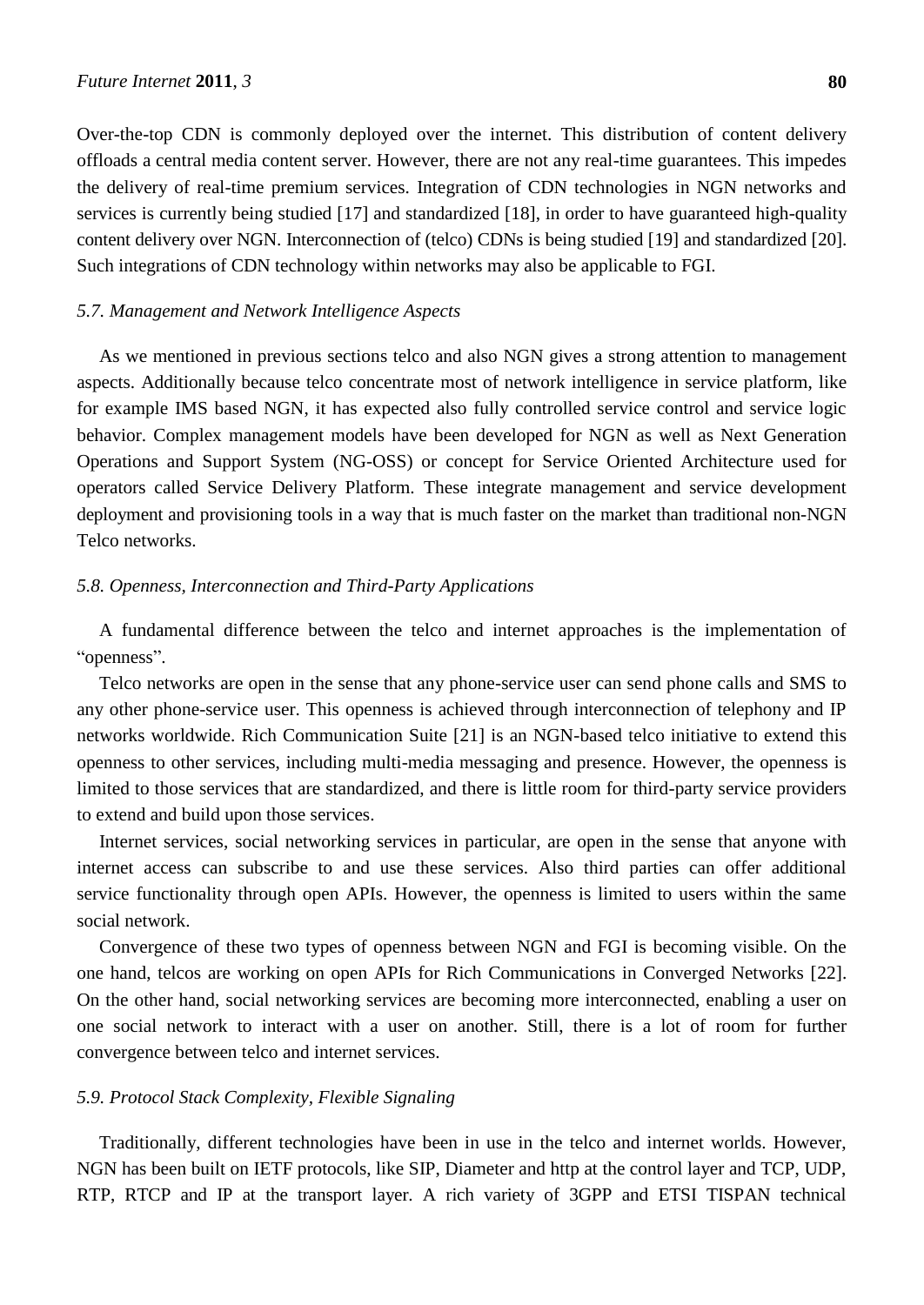specifications describe how these protocols (Figure 5) should be used in an NGN architecture to deliver NGN-based services and features, like voice-over-IP, PSTN emulation, Rich Communication Suite (RCS) [21] and NGN-based IPTV (TISPAN architectures using IMS [23,24] or without IMS [25]).

Current internet-based services use IETF protocols more loosely in proprietary architectures. Assuming convergence of services delivered by NGN and FGI, and possible interoperability and interconnection of those services, it should not be surprising to see technology convergence between NGN and FGI architectures.





# *5.10. Innovative and Personalized Services*

Continuous service innovation is a key requirement to the FGI and Future Networks. Service innovation in the internet is often achieved by building a new application on top of internet protocols, as mentioned above. Personalization is done on a per-application basis, as identity is per application basis. Federation of applications through open APIs is happening on the internet for social networks, but a user still has to apply for a new identity for every social network. Also, the federation is done bilaterally, which is difficult to scale (besides there are projects like OpenID [26] which try to solve that). NGN provides a single IMS-based identity framework, suited for roaming. Moreover, the IMS architecture offers interfaces to add application servers, with a user having a single identity and a single user profile used by multiple applications.

### **6. Convergence of NGN and FGI to Future Networks Concepts**

We can see also the start of discussions about what industry call Future Networks (FN). Generally, NGN was long term vision of the telco industry for managed networks with clear role of the service provider infrastructure specified in NGN or NGMN (Next Generation Mobile Networks). Many FN requirements are covered by NGN. However, some additional requirements have been identified that cannot be fulfilled with any actual NGN architecture.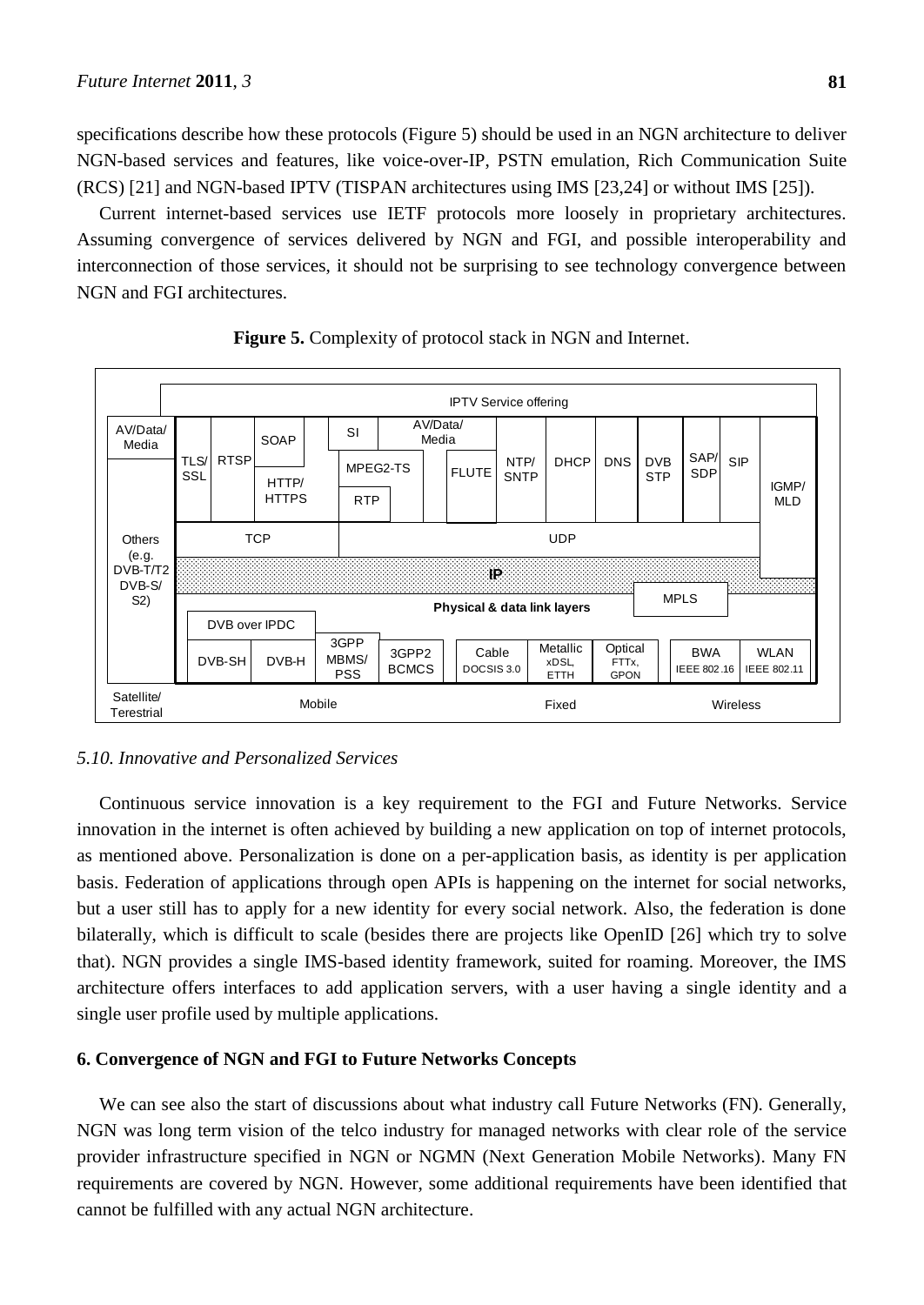Reuse and extension of existing NGN capabilities and services:

- follow the real user demand for new services  $\geq$  define new service requirements
- independence of the service and transport, extend a mechanism for NG access/transport  $(e.g., FTTx)$
- allow smooth and flexible service and platform evolution with new technologies
- improve scalability, reliability, robustness, security and privacy
- generalized mobility, openness , interoperability and interconnectivity
- extend end-to-end QoS mechanism for new content services
- utilize service creation flexibility and service orchestration

New aspects that also have to be covered on FN:

- virtualization and federation of resources (this can be partially achieved already now, depending on specific operator deployments)
- content centric services, content aware networks (improve multimedia services/capabilities, content selection, delivery and distribution, 3D and VR)
- social media, support of selected socio-economic aspects and energy awareness

ITU-T (International Telecommunication Union—Telecommunication Standardization Sector) started a focus group in 2009, which analyzes requirements, principles and concepts for Future Networks from which we see that both NGN as well as FGI are valid candidates for Future Network.

ITU-T Focus Group for Future Networks specified FN as following [27]:

*"Future Network (FN): A future network is a network which is able to provide revolutionary services, capabilities, and facilities that are hard to provide using existing network technologies"*

We believe [28–30] that converging NGN and FGI concepts can provide the best of both worlds to contribute to Future Networks.

Definitely there exist also several other aspects that have to be taken into the account in future, like potential for effective migration from existing network, integration of "legacy" networks, business models and interconnection aspects, but also regulation or legislative framework for such future networks.

# *6.1. Requirements for Future Multimedia Architectures and Services* (*F-MAS*)

When we focus on multimedia services and required capabilities we can identify several requirements that can be applied to any future proof Multimedia Architecture and Services (F-MAS) [15]:

- 1. Rich set of multimedia services accessibility from anywhere, anytime
- 2. User friendly interface and multi-device/screen support
- 3. Service personalization on user/group/community level
- 4. Any to any interaction and communication (U2U, U2S, S2U, UinC)
- 5. Advance search (SD&S) and user/service/content/context metadata
- 6. Support for QoS and QoE, adaptive service/media delivery, new media and scalable formats (for HD, 3D, VR)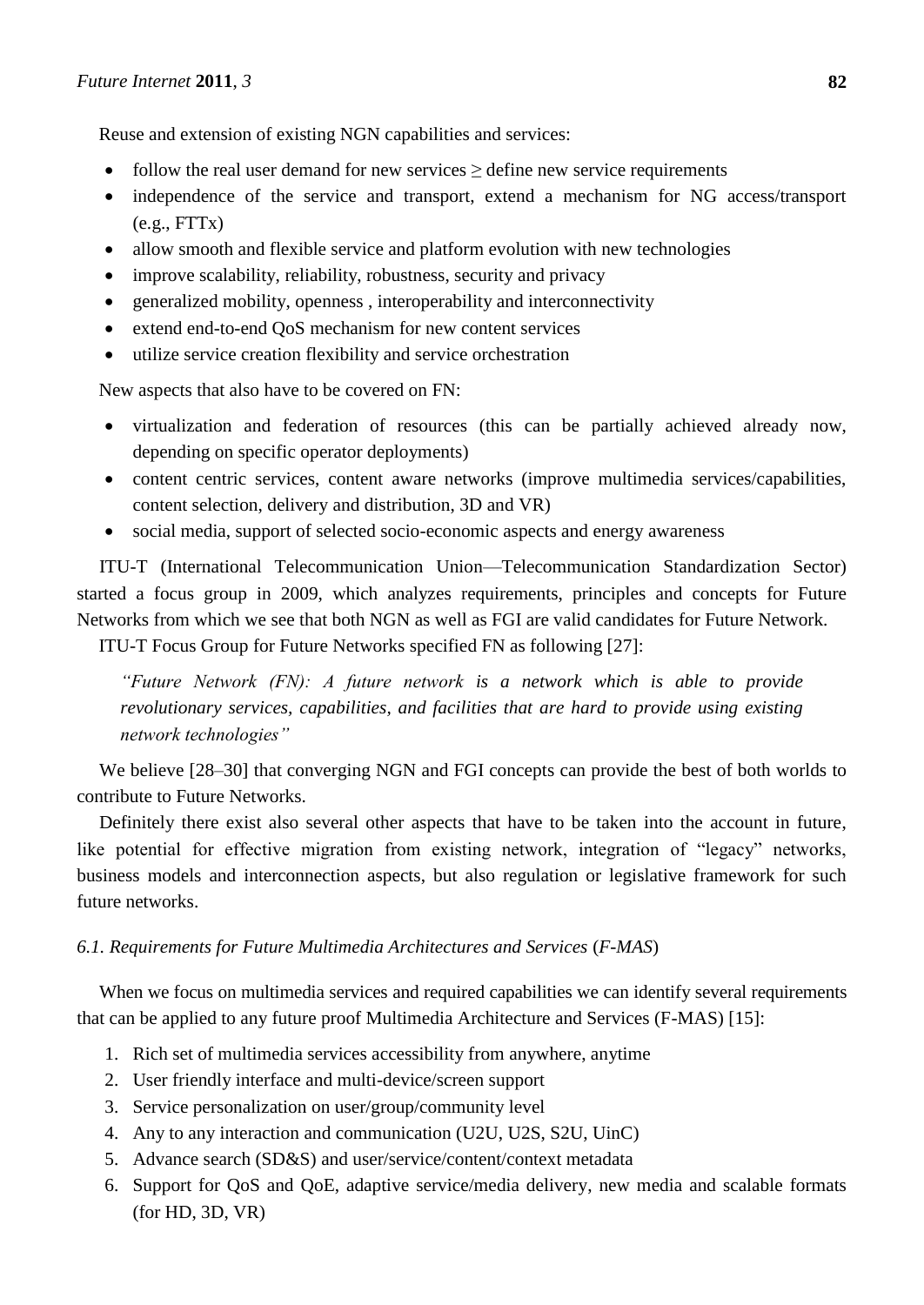- 7. Non-linear service behavior, combinational services, hybrid scenarios, manage/unmanage
- 8. "Reusable capabilities" concept to minimize complexity of systems (KISP principle—Keep it as Simple as Possible), improve openness, flexibility, reliability
- 9. Interconnections/mobility, advanced content delivery networks, open development
- 10. Security, privacy and trust

### *6.2. Experimenting with Future Media, Future Networks and what our Future Work is*

New multimedia services and future media technologies are among the most visible research fields in European ICT projects [31] as part of the Future Internet initiative. Actually related to future network discussions, several European projects have been working on several project areas in Media Networking [32,33]:

- User Centric Media
- Multimedia Search
- 3D Media
- Media Delivery Platforms

Some of the research concludes that NGN is probably not flexible enough for Future Media services and therefore new Future Network has to be re-designed on new principles (overlay content delivery without NGN, [28–30]).

We provide an alternative solution in our proposals and try to explain that IMS based NGN can also provide new innovative features for the next generation of multimedia services like those implemented in NGN based IPTV [23–25] which includes services like user generated content, personalized channels, interactive and personalized TV application, targeted services, *etc.*

We establish the NGNLab testbed [34] which includes IMS based NGN platform and that also provides an open application environment for some of the other services like e-learning or web service that could be integrated with IPTV services. The testbeds focus is on providing new combinational services (combining voice, video, messaging, presence, web 2.0) and hybrid services (e.g., IMS with DVB-x non-IP based delivery). We believe that the unified user interface, that improves user interaction and personalization via 3D interface (reusing virtual world platforms) or multi-screen approaches, is another possibility that can really improve user experience.

We identified several other topics in our research which are interesting for future work and research topics:

- Converged NGN based IPTV interconnection with CDN and internet delivery
- Integration of Converged NGN with e-services (e.g., e-learning, e-business, e-health, e-library, e-government)
- Role and issues related to Future Networks and future media, context-aware content delivery, user centric approaches
- Extend potential usage for new protocols and implementation issues
- How NGN concepts can be reused for Future Networks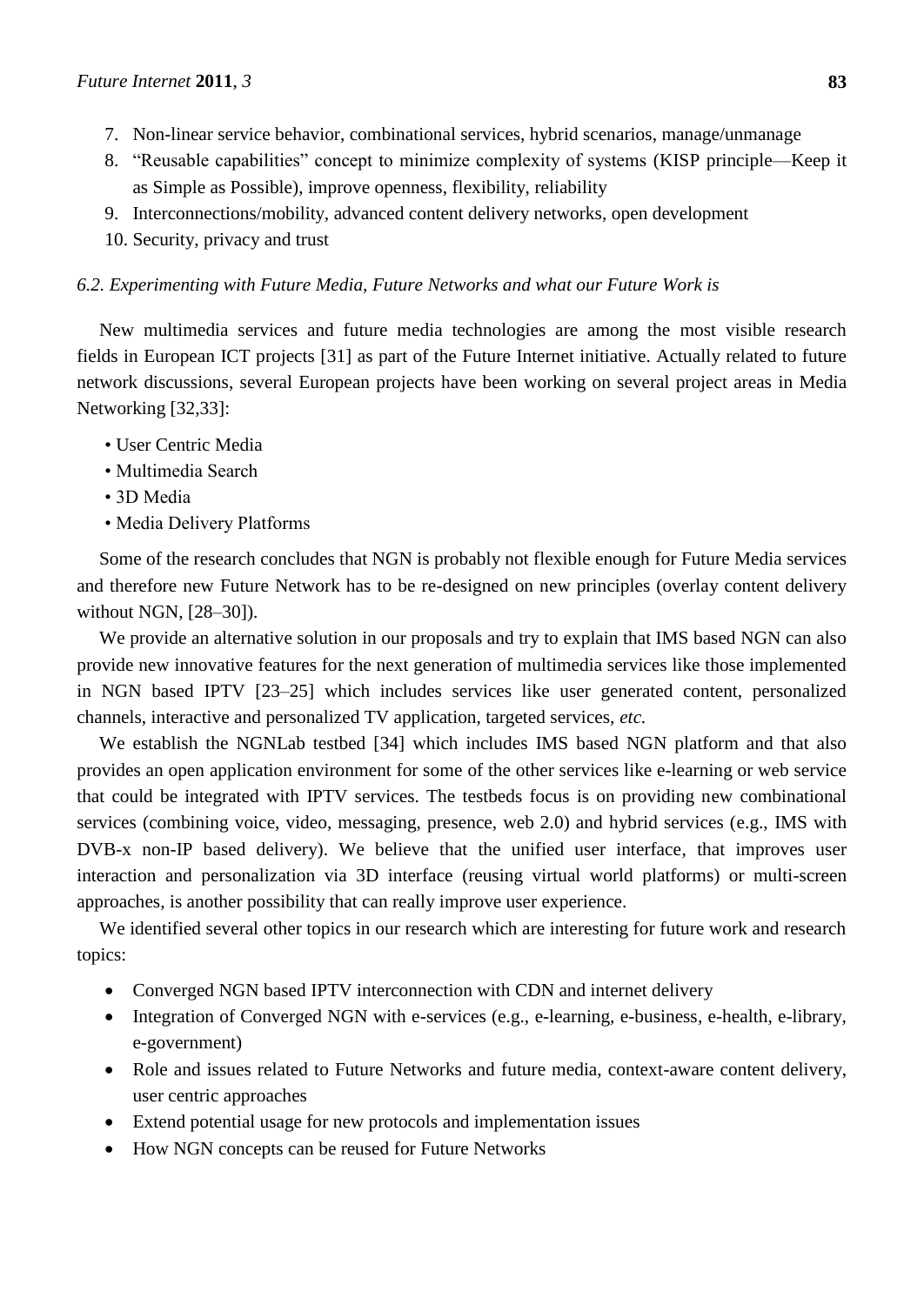### **7. Conclusions**

In this article, we have focused on future networks: the Next Generation Networks and Future Generation Internet. NGN has been born in a telco environment where telco's challenge is to provide service continuity and QoS management over IP. FGI has been born in the internet world as a response to the challenges from existing IP networks. FGI has used a revolutionary approach known as the ―clean slate‖ approach in which the existing internet architecture and protocols should be replaced by new ones.

We have described how NGN has managed to solve selected challenges of the FGI, like mobility, identity, security and privacy, and QoS management. The NGN, of course, cannot respond easily to all the FGI challenges, but it is important to gain inspiration from a more strict, managed world than the open internetas it has been until now.

We can conclude that convergence of both approaches can contribute to improve both worlds and that they should probably merge into just one approach called Future Network. Future Network should provide all expected technological advantages for technology or service providers but also offer a new improved experience for the end users.

# **Acknowledgement**

This article is the result of work in progress started within STU NGNlab [25], Celtic/Eureka projects Netlab [35] and Rubens [36]. It has been mainly sponsored by Slovak National Research Agency under the number 1/0243/10 and Dutch Agentschap NL.

This article used information presented in previous author's publications and presentations [28,29].

### **References**

- 1. Talbot, D. The Internet is Broken. Available online: http://www.technologyreview.com/ article/16356/ (accessed on 22 February 2011).
- 2. RFC. Internet Protocol, Darpa Internet Program, Protocol Specification. *RFC* **1981**, RFC 791.
- 3. Clark, D.D. The Design Philosophy of the DARPA Internet Protocols. *Comput. Commun. Rev.* **1988**, *18*, 106–114.
- 4. Blumenthal, M.S.; Clark, D.D. Rethinking the Design of the Internet: The End to End Arguments *vs.* the Brave new World. *ACM Trans. Internet Techn.* **2001**, *1*, 70–109.
- 5. ITU. *ITU-T Recommodations Y.2001: General Overview of NGN*; ITU: Geneva, Switzerland, 2004.
- 6. Clark, D.; Chapin, L.; Cerf, V.; Braden, R.; Hobby, R. Towards the Future Internet Architect. *RFC* **1991**, RFC 1287.
- 7. Feldman, A. Internet Clean-Slate Design: What and Why? *Comput. Commun. Rev.* **2007**, *37*, 59–64.
- 8. European Future Internet Assembly. Available online: http://cordis.europa.eu/fp7/ict/ssai/ future-internet-assembly\_en.html (accessed on 3 March 2011).
- 9. European Future Internet portal. Available online: http://www.future-internet.eu/ (accessed on 3 March 2011).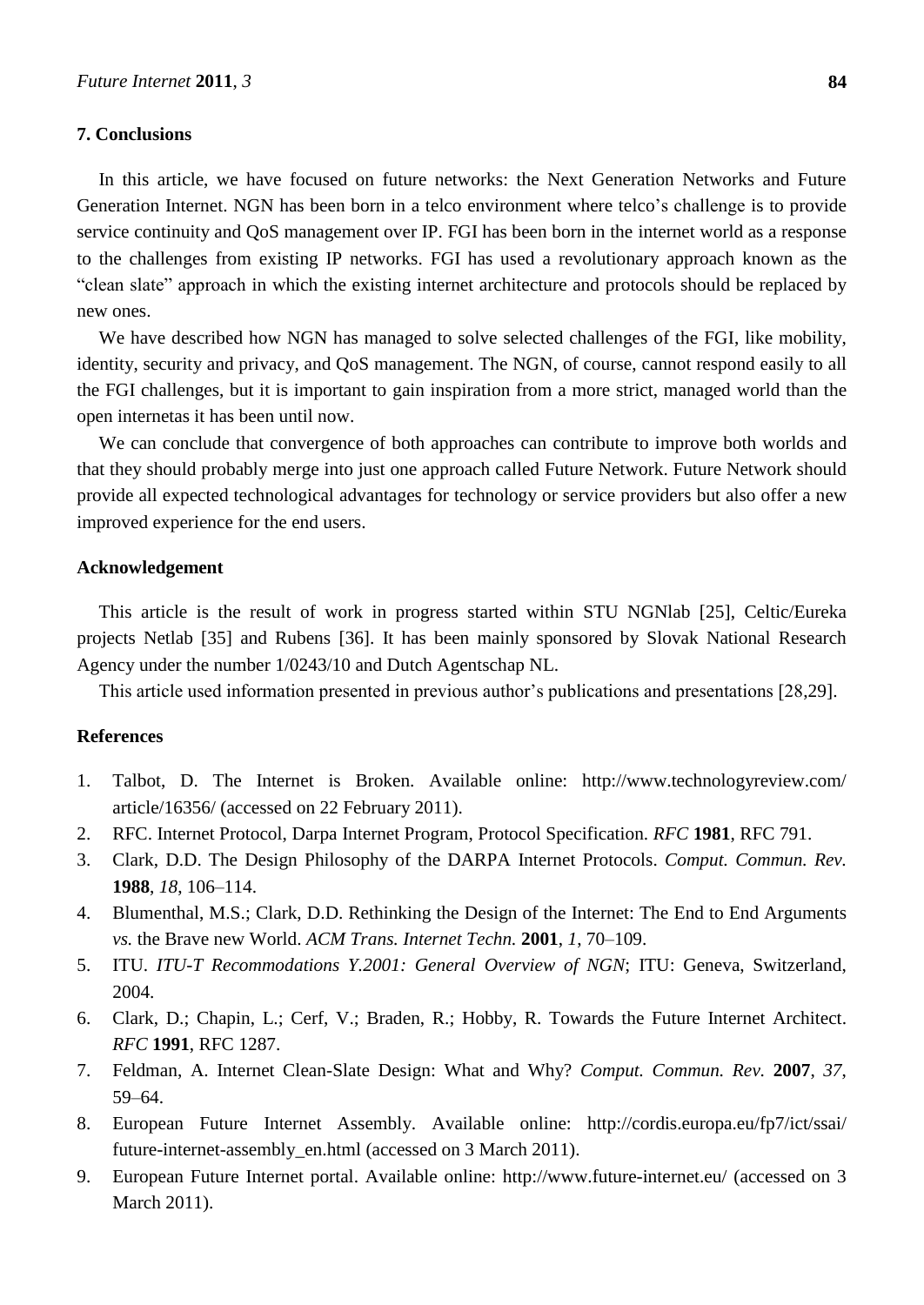- 10. EC Portal "Future of the Internet". Available online: http://ec.europa.eu/information\_society/ activities/foi/index\_en.htm (accessed on 3 March 2011).
- 11. Global Environment for Network Innovations (GENI). Available online: http://www.geni.net (accessed on 22 February 2011).
- 12. Future Internet Research & Experimentation. Available online: http://cordis.europa.eu/fp7/ict/fire/ (accessed on 22 February 2011).
- 13. AKARI. Architecture Design Project for New Generation Network. Available online: http://akari-project.nict.go.jp (accessed on 22 February 2011).
- 14. NSF Future Internet Architecture Project. Available online: http://www.nets-fia.net/ (accessed on 22 February 2011).
- 15. Mikoczy, E. Next Generation of Multimedia Services in Context of Future Networks. In *Proceedings of ETSI Future Network Technologies Workshop*, Sophia Antipolis, France, 10–11 March 2010.
- 16. Schneibel, G.; Farivar, C. Deutsche Telekom Moves against Apple, Google and Net Neutrality. Available online: http://www.dw-world.de/dw/article/0543952500.html (accessed on 22 February 2011).
- 17. Nooren, P.; Deventer, O.; RUBENS Consortium. RUBENS—Improved Customer Experience and Efficiency in On-Demand Content Delivery. In *Proceedings of 5th Annual Celtic Event 2010 (Towards a Smart Connected World)*, Valencia, Spain, 12–13 April 2010.
- 18. ETSI Technical Committee. *Content Delivery Network (CDN) Architecture—Interconnection with TISPAN IPTV Architectures*; ETSI TISPAN TS 182 019; Work Item TISPAN 2076; Work in Progress, 2009–2010; ETSI Technical Committee: Sophia Antipolis, France, 2010.
- 19. CDN Interconnection. Available online: http://www.eurescom.eu/Public/Projects/P1900-series/ P1955/default.asp/ (accessed on 22 February 2011).
- 20. ETSI Technical Committee. *Media CDN Interconnection, Use Cases and Requirements*; ETSI MCD TS\_102\_990; Work Item MCD 00013; Work in Progress; ETSI Technical Committee: Sophia Antipolis, France, 2010.
- 21. Rich Communication Suite White Paper. 2008. Available online: http://www.3gamericas.org/ documents/GSMA\_Rich\_Communication\_Suite\_White\_Paper\_v1.0.pdf (accessed on 22 February 2011).
- 22. GSMA OneAPIs. Available online: https://gsma.securespsite.com/access/default.aspx (accessed on 22 February 2011).
- 23. ETSI Technical Committee TISPAN. *Telecommunications and Internet Converged Services and Protocols for Advanced Networking (TISPAN); IPTV Architecture; IPTV Functions Supported by the IMS Subsystem*; ETSI TS 182 027 V3.4.1 (2010-06) R3; ETSI: Sophia Antipolis, France, 2010.
- 24. ETSI Technical Committee TISPAN. IMS-Based IPTV Stage 3 Specification; ETSI TS 183 063 V3.5.1 (2011-02) R3; ETSI: Sophia Antipolis, France, 2010.
- 25. ETSI Technical Committee TISPAN. *NGN Integrated IPTV Subsystem Stage 3 Specification*; ETSI TS 183 064 V3.4.1 (2011-02) R3; ETSI: Sophia Antipolis, France, 2010.
- 26. OpenID Foundation. Available online: http://openid.net/ (accessed on 22 February 2011).